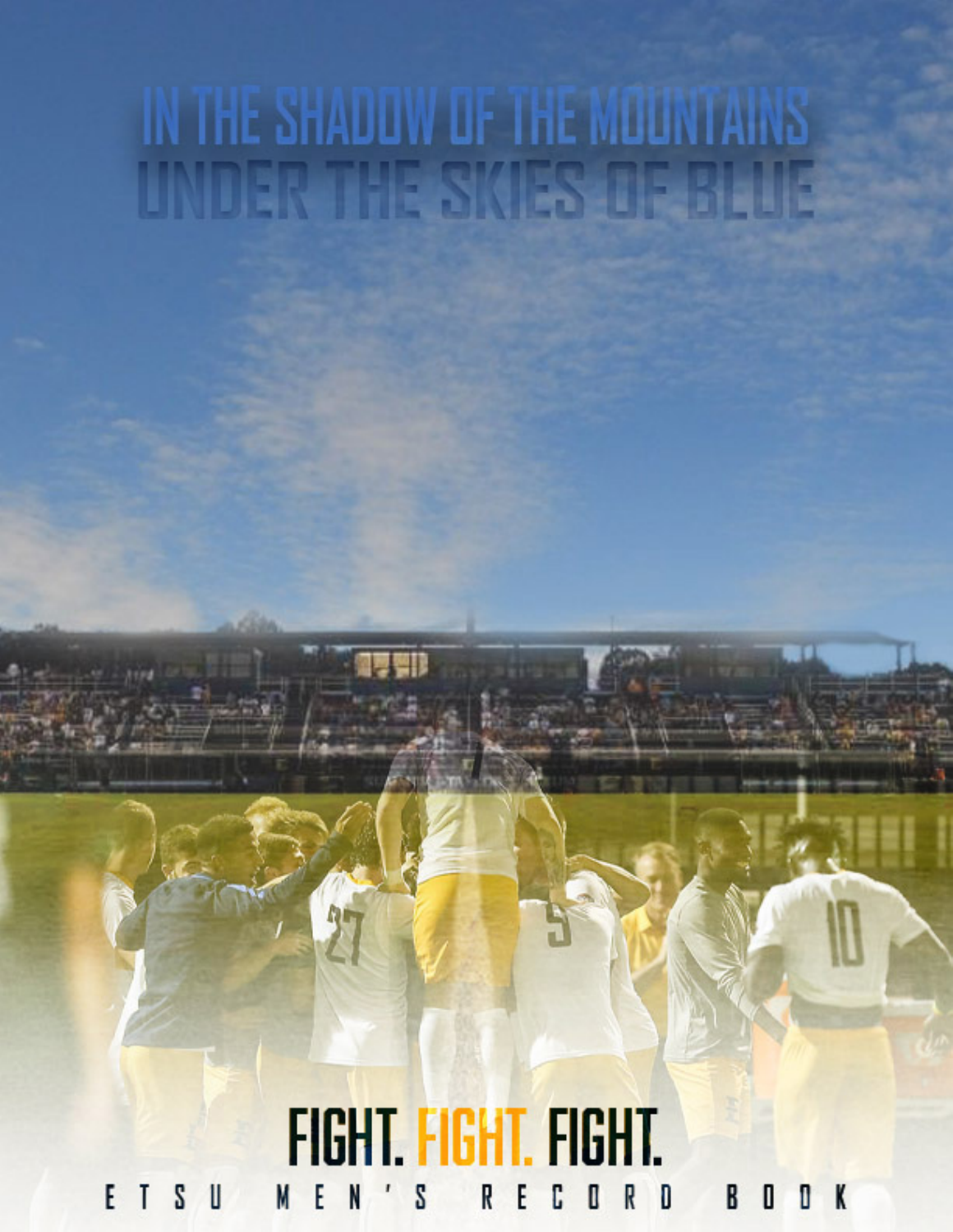

# **YEAR-BY-YEAR RESULTS**



| Year                   | Coach                     | <b>Overall</b> | <b>Conference</b> | Home          | <b>Road</b>   | <b>Neutral</b> | <b>Regular Season</b><br><b>Finish</b> | <b>Tournament</b><br><b>Finish</b> | <b>Postseason</b>       |
|------------------------|---------------------------|----------------|-------------------|---------------|---------------|----------------|----------------------------------------|------------------------------------|-------------------------|
| 2008                   | <b>Scott Calabrese</b>    | $6 - 10 - 1$   | $1 - 7 - 1$       | $2 - 4 - 1$   | $4 - 5 - 0$   | $0 - 1 - 0$    | 9th                                    | NA                                 | ---                     |
| 2009                   | <b>Scott Calabrese</b>    | $6 - 9 - 3$    | $4 - 4 - 1$       | $5 - 2 - 2$   | $1 - 6 - 1$   | $0 - 1 - 0$    | 4th                                    | Semis                              |                         |
| 2010                   | <b>Scott Calabrese</b>    | $15 - 6 - 0$   | $7 - 2 - 0$       | $7 - 1 - 0$   | $5 - 5 - 0$   | $3 - 0 - 0$    | 2nd                                    | <b>Champs</b>                      | <b>NCAA First Round</b> |
| 2011                   | <b>Scott Calabrese</b>    | $10 - 7 - 4$   | $3 - 4 - 1$       | $5 - 2 - 3$   | $3 - 4 - 0$   | $2 - 1 - 1$    | 6th                                    | <b>Finals</b>                      |                         |
| 2012                   | <b>Scott Calabrese</b>    | $10-6-4$       | $5 - 2 - 1$       | $6 - 1 - 1$   | $3 - 5 - 2$   | $1 - 0 - 1$    | 3rd                                    | <b>Semis</b>                       | ---                     |
| 2013                   | <b>Scott Calabrese</b>    | $10-6-4$       | $5 - 2 - 1$       | $3 - 3 - 2$   | $5 - 3 - 1$   | $2 - 0 - 1$    | 2nd                                    | <b>Champs</b>                      | <b>NCAA First Round</b> |
|                        | <b>Calabrese's Totals</b> | $57 - 44 - 16$ | $25 - 21 - 5$     | $28 - 13 - 9$ | $21 - 28 - 4$ | $8 - 3 - 3$    |                                        |                                    |                         |
| 2014                   | Bo Oshoniyi               | $7 - 10 - 1$   | $3 - 6 - 1$       | $4 - 3 - 1$   | $2 - 6 - 0$   | $1 - 1 - 0$    | 5th                                    | <b>First Round</b>                 |                         |
| 2015                   | Bo Oshoniyi               | $8 - 7 - 4$    | $4 - 4 - 2$       | $6 - 3 - 2$   | $2 - 4 - 2$   | $0 - 0 - 0$    | 4th                                    | Finals                             | ---                     |
| 2016                   | Bo Oshoniyi               | $12 - 5 - 3$   | $7 - 1 - 2$       | $7 - 0 - 1$   | $5 - 5 - 1$   | $0 - 0 - 1$    | 1st                                    | <b>Finals</b>                      | <b>NCAA First Round</b> |
| 2017                   | Bo Oshoniyi               | $9 - 2 - 7$    | $6 - 0 - 4$       | $3 - 1 - 4$   | $6 - 1 - 2$   | $0 - 0 - 1$    | 1st                                    | Semis                              | ---                     |
|                        | <b>Oshoniyi's Totals</b>  | $36 - 24 - 15$ | 20-11-9           | $20 - 7 - 8$  | $15 - 16 - 5$ | $1 - 1 - 2$    |                                        |                                    |                         |
| 2018                   | David Casper              | $9 - 7 - 1$    | $4 - 1 - 1$       | $5 - 4 - 0$   | $4 - 3 - 1$   | $0 - 0 - 0$    | 2nd                                    | <b>Semis</b>                       |                         |
| 2019                   | David Casper              | $8 - 8 - 2$    | $4 - 2 - 0$       | $3 - 3 - 1$   | $5 - 4 - 1$   | $0 - 1 - 0$    | 3rd                                    | Quarterfinals                      |                         |
| 2020%                  | David Casper              | $3 - 5 - 3$    | $3 - 1 - 2$       | $1 - 2 - 2$   | $2 - 3 - 1$   | $0 - 0 - 0$    | T-2nd                                  | Semis                              | ---                     |
| <b>Casper's Totals</b> |                           | $20 - 20 - 6$  | $11 - 4 - 3$      | $9 - 9 - 3$   | $11 - 10 - 3$ | $0 - 1 - 0$    |                                        |                                    |                         |

**Overall Totals 113-88-37 56-36-17 57-29-20 47-54-12 9-5-5**

\*Played in the ASUN from inception in 2008 to 2013

% Played in the spring due to COVID-19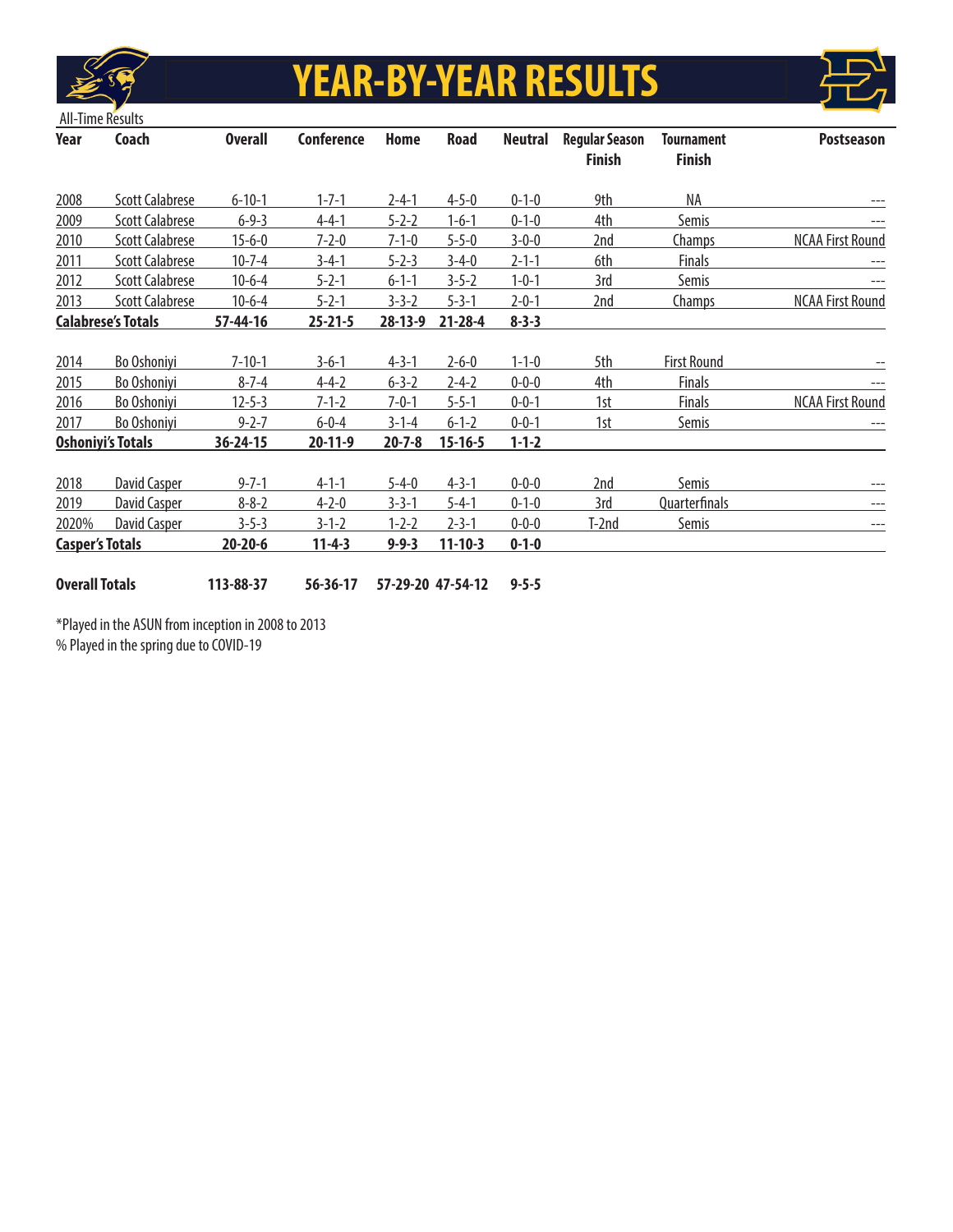

# **INDIVIDUAL SEASON RECORDS**

## *POINTS*

|    | David Geno                     | 30 (2012) |
|----|--------------------------------|-----------|
| 2. | Joao Ramalho                   | 24 (2014) |
| 3. | <b>Fletcher Ekern</b>          | 23 (2015) |
| 4. | <b>Cameron Woodfin</b>         | 22 (2016) |
| 5. | David Geno                     | 21 (2011) |
| 6. | <b>Fletcher Ekern</b>          | 20 (2016) |
| 7. | <b>Danny Barlow</b>            | 19 (2018) |
|    | <b>James Smith</b>             | 19 (2015) |
|    | Aaron Schoenfeld               | 19 (2011) |
|    | <b>10. Hauk Andreas Fossen</b> | 18 (2019) |

## *GOALS*

| 1. | Joao Ramalho          | 11 (2014) |
|----|-----------------------|-----------|
|    | David Geno            | 11 (2011) |
| 3. | <b>Fletcher Ekern</b> | 10 (2015) |
| 4. | <b>Danny Barlow</b>   | 9(2018)   |
|    | <b>Fletcher Ekern</b> | 9(2016)   |
|    | David Geno            | 9(2011)   |
| 7. | Hauk Andreas Fossen   | 8 (2019)  |
| 8. | James Smith           | 7(2015)   |
|    | Aaron Schoenfeld      | 7(2011)   |
|    | Aaron Schoenfeld      | 7(2010)   |

## *ASSISTS*

|    | <b>Cameron Woodfin</b> | 12 (2016) |
|----|------------------------|-----------|
| 2. | David Geno             | 8 (2012)  |
| 3. | Joao Ramalho           | 6(2016)   |
| 4. | <b>Bradley Empson</b>  | 5 (2019)  |
|    | <b>Bruno Andrade</b>   | 5(2017)   |
|    | James Smith            | 5(2015)   |
|    | Jonny Campbell         | 5(2013)   |
|    | <b>Colin Pugh</b>      | 5(2012)   |
|    | <b>Blaike Woodruff</b> | 5(2012)   |
|    | Aaron Schoenfeld       | 5(2011)   |
|    | Itode Fubara           | 5(2011)   |
|    | David Geno             | 5 (2010)  |

## *SHOTS*

|    | Joao Ramalho        | 83 (2014) |
|----|---------------------|-----------|
| 2. | Aaron Schoenfeld    | 72 (2010) |
| 3. | Sean Hoek           | 69 (2009) |
| 4. | David Geno          | 62 (2012) |
| 5. | Aaron Schoenfeld    | 58 (2011) |
| 6. | James Smith         | 56 (2015) |
| 7. | Fletcher Ekern      | 55 (2015) |
| 8. | <b>Danny Barlow</b> | 53 (2018) |
| 9. | David Geno          | 51 (2011) |
|    | Aaron Schoenfeld    | 51 (2009) |

## *SHOTS ON GOAL*

|    | Joao Ramalho        | 44 (2014) |
|----|---------------------|-----------|
| 2. | David Geno          | 40 (2012) |
| 3. | Sean Hoek           | 26 (2009) |
| 4. | <b>Danny Barlow</b> | 25 (2018) |
|    | David Geno          | 25 (2011) |
|    | Aaron Schoenfeld    | 25 (2010) |
|    | 7. Fletcher Ekern   | 23 (2015) |
|    | Aaron Schoenfeld    | 23 (2011) |
|    | Aaron Schoenfeld    | 23 (2009) |
|    | 10. Fletcher Ekern  | 22 (2017) |
|    |                     |           |

## *GAME WINNING GOALS*

|    | <b>Hauk Andreas Fossen</b> | 4 (2019) |
|----|----------------------------|----------|
|    | Joao Ramalho               | 4 (2014) |
|    | David Geno                 | 4 (2012) |
|    | Sean Hoek                  | 4 (2009) |
|    | <b>Danny Barlow</b>        | 4 (2018) |
| 6. | David Geno                 | 3(2011)  |
|    | Aaron Schoenfeld           | 3 (2010) |
|    | Fletcher Ekern             | 3(2015)  |
|    | Aaron Schoenfeld           | 3(2011)  |
|    | Aaron Schoenfeld           | 3 (2009) |
|    | <b>Fletcher Ekern</b>      | 3(2017)  |
|    |                            |          |

## *SAVES*

|    | James Holt          | 88 (2008) |
|----|---------------------|-----------|
| 2. | Jonny Sutherland    | 70 (2016) |
|    | Jonny Sutherland    | 70 (2015) |
|    | <b>Ryan Coulter</b> | 70 (2011) |
|    | 5. Jonny Sutherland | 64 (2017) |
|    |                     |           |
|    | 6. Josh Perryman    | 63 (2019) |
|    | 7. Daniel Adelman   | 60 (2014) |
|    | 8. Ryan Coulter     | 57 (2013) |
| 9. | <b>Ryan Coulter</b> | 55 (2012) |

#### *SAVE PERCENTAGE (MIN. 30 SAVES)*

| 1. Jonny Sutherland | .821 (2017) |
|---------------------|-------------|
| 2. Josh Perryman    | .796 (2020) |
| 3. Jonny Sutherland | .787 (2016) |
| 4. Josh Perryman    | .780 (2019) |
| 5. Ryan Coulter     | .760(2013)  |
| 6. Jonny Sutherland | .745 (2015) |
| <b>Ryan Coulter</b> | .745 (2011) |
| 8. James Holt       | .739 (2008) |
| 9. Ryan Coulter     | .733 (2012) |
| 10. James Holt      | .727 (2010) |
|                     |             |

### *FEWEST GOALS ALLOWED (min. 500 min)*

| 1. James Holt       | 6(2010)   |
|---------------------|-----------|
| 2. Josh Perryman    | 10 (2020) |
| 3. Jonny Sutherland | 14 (2017) |
| 4. Ronnie Hehra     | 15 (2010) |
| 5. Josh Perryman    | 18 (2019) |
| <b>Ryan Coulter</b> | 18 (2013) |
| 7. Jonny Sutherland | 19 (2016) |
| 8. Ryan Coulter     | 20 (2011) |
| 9. Scott Rosman     | 23 (2009) |
| 10. Josh Perryman   | 24 (2018) |
| Jonny Sutherland    | 24 (2015) |
| <b>Ryan Coulter</b> | 24 (2011) |
|                     |           |

## *LOWEST GAA (min. 500 minutes)*

| 0.71(2017)  |
|-------------|
| 0.85(2013)  |
| 0.92(2020)  |
| 0.92(2016)  |
| 0.92(2010)  |
| 0.93(2012)  |
| 1.01 (2019) |
| 1.05 (2010) |
| 1.07(2011)  |
| 1.19(2015)  |
|             |

## *SHUTOUTS*

| 1. Ryan Coulter     | 10 (2013) |
|---------------------|-----------|
| 2. Jonny Sutherland | 9(2017)   |
| Jonny Sutherland    | 9(2016)   |
| 4. Ryan Coulter     | 8 (2011)  |
| 5. Ryan Coulter     | 7(2012)   |
| Ronnie Hreha        | 7(2010)   |
| 7. Scott Rosman     | 6(2009)   |
| 8. Josh Perryman    | 5(2020)   |
| Jonny Sutherland    | 5(2015)   |

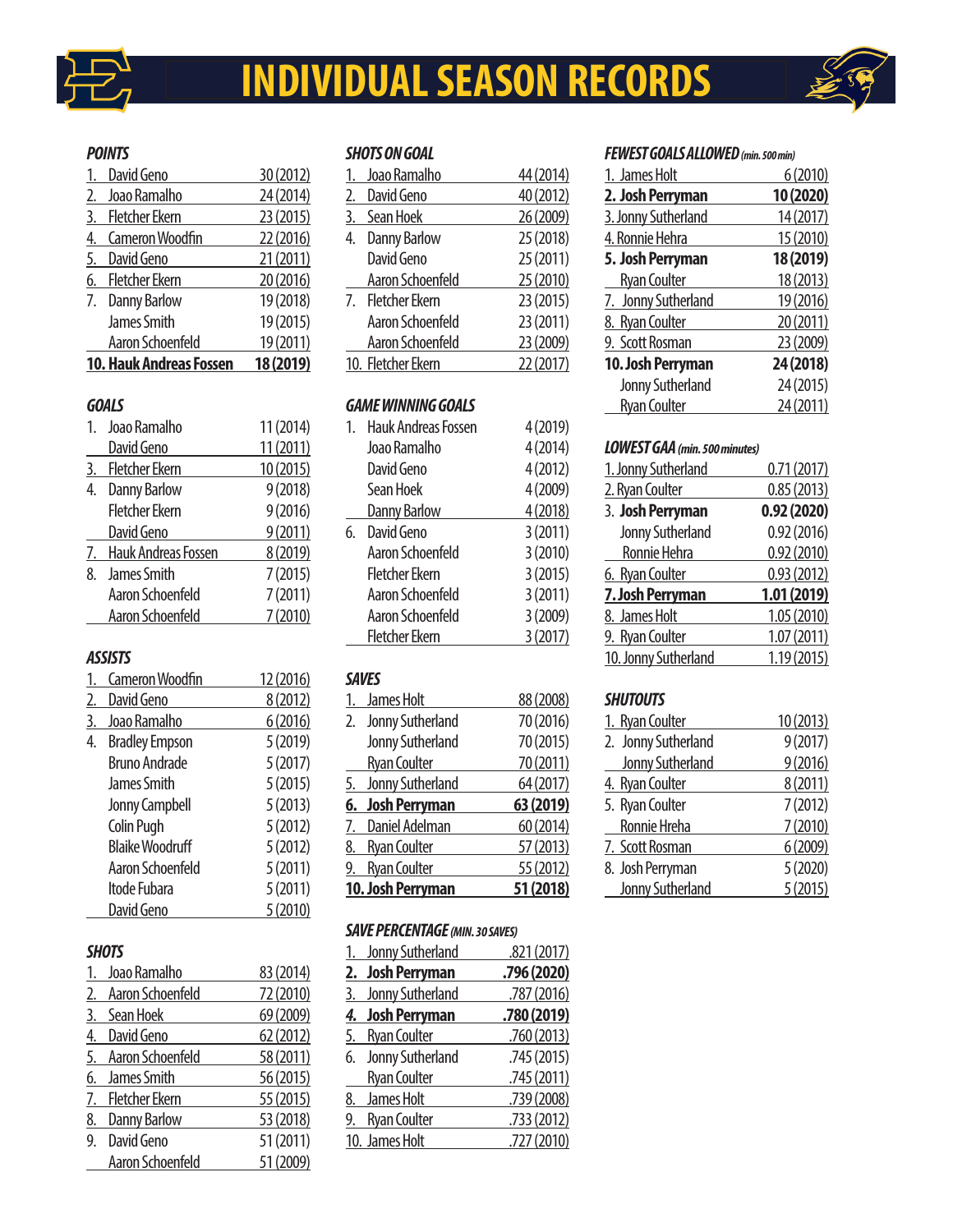

# **SINGLE-SEASON FRESHMAN RECORDS**

## *POINTS*

| <b>Hauk Andreas Fossen</b> | 16 (2019) |
|----------------------------|-----------|
| 2. Kieran Richards         | 14 (2019) |
| Jared Leheta               | 12 (2020) |
| <b>Danny Barlow</b>        | 12 (2017) |
| 5. Itode Fubara            | 11 (2010) |
| David Geno                 | 11 (2010) |
| 7. Tarik Pannholzer        | 8 (2020)  |
| Javier Alberto             | 8 (2016)  |
| 9. Gilbert Miller          | 7 (2019)  |
| Sean Hoek                  | 7 (2008)  |
|                            |           |

## *GOALS*

|                  | <b>Hauk Andreas Fossen</b> | 8 (2019) |
|------------------|----------------------------|----------|
| $\overline{2}$ . | Jared Leheta               | 6(2020)  |
|                  | Kieran Richards            | 6(2019)  |
| 4.               | <b>Danny Barlow</b>        | 5(2017)  |
| <u>5.</u>        | Itode Fubara               | 4(2010)  |
| 6.               | Tarik Pannholzer           | 3 (2020) |
|                  |                            |          |
|                  | Gilbert Miller             | 3 (2019) |
|                  | Javier Alberto             | 3(2016)  |
|                  | Joe Pickering              | 3 (2016) |
|                  | David Geno                 | 3 (2010) |

## *ASSISTS*

| 1.        | <b>Bradley Empson</b>   | 5 (2019)  |
|-----------|-------------------------|-----------|
|           | David Geno              | 5(2010)   |
| <u>3.</u> | Theo Yang               | 4 (2009)  |
| 4.        | Philip Hildebrandt      | 3 (2019)  |
|           | Itode Fubara            | 3(2010)   |
| 6.        | <b>Tarik Pannholzer</b> | 2(2020)   |
|           | Kieran Richards         | 2(2019)   |
|           | <b>Danny Barlow</b>     | 2(2017)   |
|           | <b>Austin Bihlmeyer</b> | 2(2017)   |
|           | <b>Josh Denton</b>      | 2(2017)   |
|           | <b>Javier Alberto</b>   | 2(2016)   |
|           | Christian Ilia          | 2(2015)   |
|           | Mohammad Bowers         | 2(2010)   |
|           | Alesi Osorio            | 2(2009)   |
|           |                         |           |
|           | <b>SHOTS</b>            |           |
| 1.        | <b>Itode Fubara</b>     | 50 (2010) |
|           | Sean Hoek               | 50 (2008) |
| 3.        | Alesi Osorio            | 44 (2009) |
| 4.        | David Geno              | 39 (2010) |
|           |                         |           |

| 5. Kieran Richards     | 36 (2019) |
|------------------------|-----------|
| <b>Danny Barlow</b>    | 36 (2017) |
| 7. Tony Nunes          | 29 (2008) |
| 8. Hauk Andreas Fossen | 25 (2019) |
| 9. Tarik Pannholzer    | 23 (2020) |
| 10. Theo Yang          | 22 (2009) |
|                        |           |

## *SHOTS ON GOAL*

|    | David Geno                 | 22 (2010) |
|----|----------------------------|-----------|
| 2. | Sean Hoek                  | 19 (2008) |
| 3. | Kieran Richards            | 18 (2019) |
| 4. | Alesi Osorio               | 15 (2009) |
| 5. | Hauk Andreas Fossen        | 14 (2019) |
| 6. | Itode Fubara               | 13 (2010) |
|    |                            |           |
| 7. | <b>Danny Barlow</b>        | 11 (2017) |
| 8. | <b>Tarik Pannholzer</b>    | 10 (2020) |
| 8. | Jared Leheta               | 8 (2020)  |
|    | <b>William Nordenstrom</b> | 8 (2013)  |
|    | Joao Ramalho               | 8 (2013)  |

## *GAME WINNING GOALS*

| 1. Hauk Andreas Fossen | 4 (2019) |
|------------------------|----------|
| 2. Sean Hoek           | 3(2008)  |
| 3. Kieran Richards     | 2(2019)  |
| Itode Fubara           | 2(2010)  |

## *SAVES*

| James Holt          | 88 (2008) |
|---------------------|-----------|
| Jonny Sutherland    | 70 (2015) |
| <b>Ryan Coulter</b> | 70 (2011) |
| Daniel Adelman      | 60 (2014) |
| Josh Perryman       | 51 (2018) |
| Cade Jones          | 8 (2008)  |
| Ryan Jorgensen      | 2(2014)   |
|                     |           |

## *SAVE PERCENTAGE (MIN. 30 SAVES)*

| .745 (2015) |
|-------------|
| .745 (2011) |
| .739 (2008) |
| .698 (2014) |
| .680 (2018) |
|             |

## *FEWEST GOALS ALLOWED (min. 500 min)*

| 1. Josh Perryman    | 24 (2018) |
|---------------------|-----------|
| Jonny Sutherland    | 24 (2015) |
| <b>Ryan Coulter</b> | 24 (2011) |
| Daniel Adelman      | 26 (2014) |
| James Holt          | 31 (2008) |

## *LOWEST GAA (min. 500 minutes)*

| 1. Ryan Coulter  | 1.07(2011)  |
|------------------|-------------|
| Jonny Sutherland | 1.19(2015)  |
| Josh Perryman    | 1.37 (2018) |
| Daniel Adelman   | 1.52 (2014) |
| James Holt       | 1.98 (2008) |
|                  |             |

## *SHUTOUTS*

| 1. Ryan Coulter  | 8(2011)   |
|------------------|-----------|
| Jonny Sutherland | 5(2015)   |
| Josh Perryman    | 3(2018)   |
| James Holt       | 3 (2008)  |
| Daniel Adelman   | 2.5(2014) |
| Ryan Jorgensen   | 0.5(2014) |
|                  |           |

## *FIRST MATCH*

| L 3-1 to App State | 8/29/2008 |
|--------------------|-----------|
|                    |           |

## *FIRST GOAL*

| Kyle Franklin vs. App State | 8/29/2008 |
|-----------------------------|-----------|
|                             |           |

## *FIRST ASSIST*

Andrew Brown (to Sean Hoek) at Wofford 8 /31/2008

## *FIRST WIN*

| W 2-0 at Wofford | 8/31/2008 |
|------------------|-----------|
|                  |           |

## *FIRST CONFERENCE WIN*

W 2-1 (OT) at USC Upstate 10/19/2008

## *FIRST SOCON WIN*

 $\overline{a}$ 

| W 2-0 vs. VMI | 10/7/2014 |
|---------------|-----------|
|               |           |

## *FIRST NCAA TOURNAMENT GAME*

| L 3-2 at College of Charleston 11/18/2011 |           |
|-------------------------------------------|-----------|
|                                           |           |
| FIRST RANKED WIN                          |           |
| W 1-0 at #20 UNCG                         | 8/31/2011 |
|                                           |           |

## *FIRST WIN OVER #1 RANKED TEAM*

| W 1-0 at #1 UNC           | 9/13/2016  |
|---------------------------|------------|
| 50ТН МАТСН                |            |
| W 2-1, at Lipscomb        | 10/24/2010 |
| <i><b>50TH WIN</b></i>    |            |
| 1-0, at North Florida     | 10/4/2013  |
| <i><b>100TH MATCH</b></i> |            |
| $T0-0$ (20T) vs. Winthrop | 9/9/2013   |
| 100TH WIN                 |            |
| 4-0, vs. VMI              | 10/9/2018  |

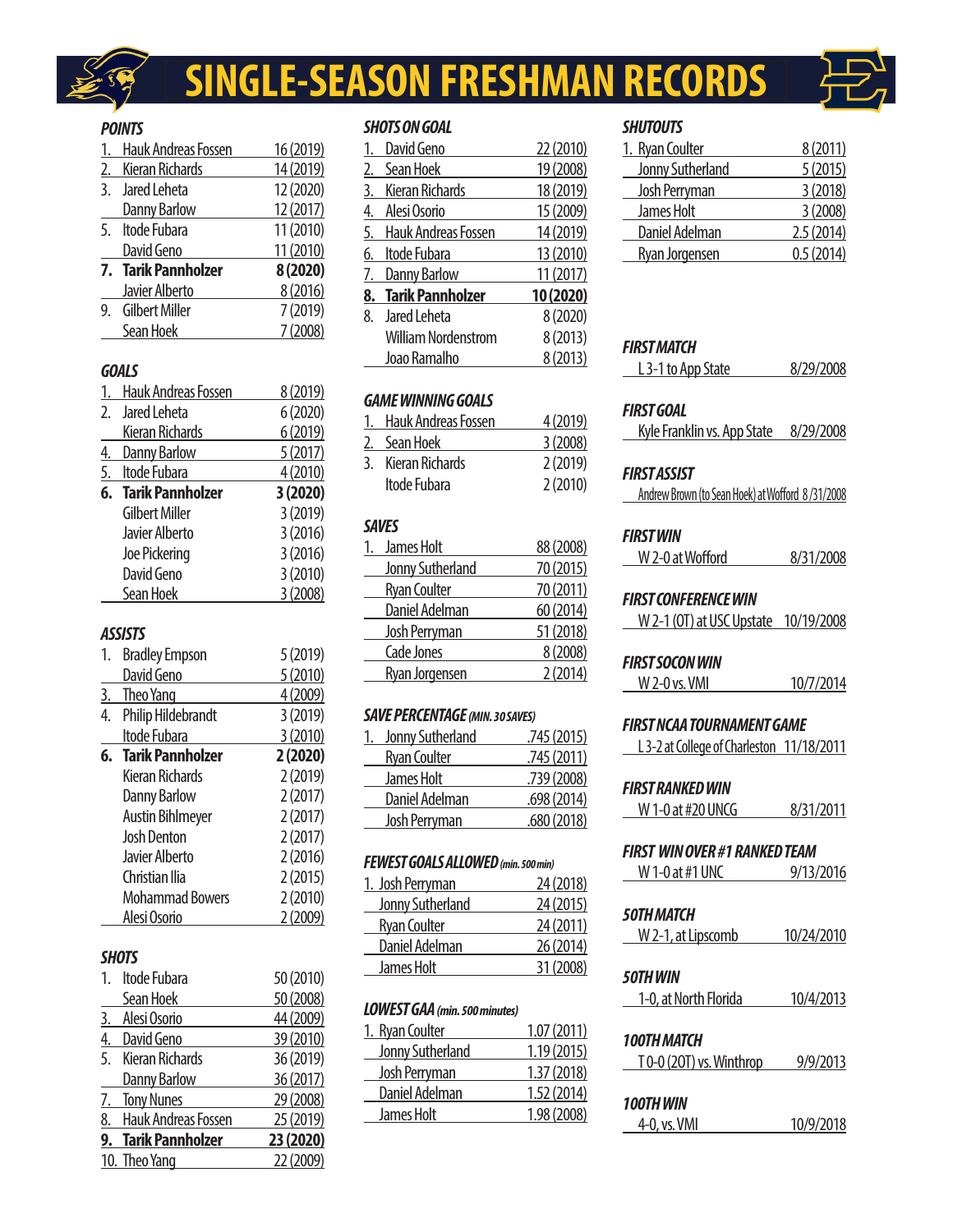

## **TEAM RECORDS**



#### *POINTS*

| 1. | 2016    | 95 (33g, 29a) |
|----|---------|---------------|
| 2. | 2012    | 95 (31g, 33a) |
| 3. | 2010    | 87 (30g, 27a) |
| 4. | 2015    | 86 (30g, 26a) |
|    | 2011    | 86 (30g, 26a) |
| 6. | 2017    | 80 (29g, 22a) |
|    | 7. 2018 | 70 (25g, 20a) |
| 8. | 2014    | 68 (25g, 18a) |
| 9. | 2013    | 67(23q, 21a)  |
|    | 10.2009 | 65 (24g, 17a) |

## *GOALS*

|                      | 2016     | <u>33</u>      |
|----------------------|----------|----------------|
| <u>2.</u>            | 2012     | 31             |
| 3.                   | 2015     | 30             |
|                      | 2011     | 30             |
|                      | 2010     | 30             |
| <u><sub>6.</sub></u> | 2017     | 29             |
| 7.                   | 2018     | 25             |
|                      | 2014     | $\frac{25}{2}$ |
| 9.                   | 2009     | 24             |
|                      | 10. 2013 | 23             |

#### *ASSISTS*

| 1.            | 2012    | <u>33</u> |
|---------------|---------|-----------|
| <u>2.</u>     | 2016    | 29        |
| <u>3.</u>     | 2010    | 27        |
| 4.            | 2015    | 26        |
|               | 2011    | 26        |
| <u>.</u>      | 2017    | 22        |
| 7.            | 2013    | 21        |
| <u>8.</u>     | 2018    | 20        |
| $\frac{9}{2}$ | 2014    | 18        |
|               | 10.2009 | 17        |

## *SHOTS*

| 1. | 2010     | 342        |
|----|----------|------------|
|    | 2. 2009  | 298        |
|    | 3. 2012  | 291        |
| 4. | 2015     | 282        |
|    | 2011     | <u>282</u> |
|    | 6. 2013  | 262        |
|    | 7. 2016  | 252        |
|    | 8. 2018  | 249        |
|    | 9. 2017  | 246        |
|    | 10. 2019 | 234        |
|    |          |            |

### *SHOTS ON GOAL*

| 1. | 2012     | 134 |
|----|----------|-----|
|    | 2008     | 134 |
| 3. | 2010     | 121 |
| 4. | 2009     | 111 |
| 5. | 2017     | 104 |
|    | 2015     | 104 |
|    | 2011     | 104 |
| 8. | 2016     | 103 |
| 9. | 2018     | 101 |
|    | 10. 2014 | 98  |

## *SAVES*

|    | 2008 | 99 (35 GA)    |
|----|------|---------------|
| 2. | 2016 | 79 (31g, 33a) |
| 3. | 2011 | 72 (30g, 27a) |
| 4. | 2015 | 70 (30g, 26a) |
| 5. | 2017 | 64 (30g, 26a) |
|    | 2019 | 64 (29g, 22a) |
|    | 2014 | 64 (25g, 20a) |
| 8. | 2013 | 57 (25g, 18a) |
| 9. | 2012 | 55 (23g, 21a) |
|    | 2009 | 55 (24g, 17a) |

#### *SAVE PERCENTAGE*

| 2017       | .821 (14 GA, 64 saves) |
|------------|------------------------|
| 2016<br>2. | .798 (20 GA, 79 saves) |
| 2020<br>3. | .786 (12 GA, 44 saves) |
| 2019<br>4. | .771 (19 GA, 64 saves) |
| 2013<br>5. | .760 (18 GA, 57 saves) |
| 2011<br>6. | .750 (24 GA, 72 saves) |
| 2015       | .745 (24 GA, 70 saves) |
| 2008<br>8. | .739 (35 GA, 99 saves) |
| 2012       | .733 (20 GA, 55 saves) |
| 10.2010    | .720 (21 GA, 54 saves) |
|            |                        |

## *GAA*

|           | 2017    | 0.71(33q, 29a)  |
|-----------|---------|-----------------|
| 2.        | 2013    | 0.85(31q, 33a)  |
| 3.        | 2012    | 0.93(30q, 27a)  |
| <u>4.</u> | 2016    | 0.95(30q, 26a)  |
| 5.        | 2010    | 0.96(30q, 26a)  |
| 6.        | 2020    | 1.01 (14g, 12a) |
|           | 2019    | 1.01 (29g, 22a) |
| 8.        | 2015    | 1.19 (25g, 20a) |
|           | 2011    | 1.19(25q, 18a)  |
|           | 10.2009 | 1.21(23q, 21a)  |
|           |         |                 |

### *MOST WINS*

|    | 2010     | 16 |
|----|----------|----|
| 2. | 2016     | 12 |
| 3. | 2013     | 10 |
|    | 2012     | 10 |
| 5. | 2017     | 9  |
| 6. | 2018     | 8  |
|    | 2011     | 8  |
|    | 2019     | 8  |
|    | 2015     | 8  |
|    | 10. 2014 |    |
|    |          |    |

## *SHUTOUTS*

|                   | 2013 | 10 |
|-------------------|------|----|
| 2.                | 2010 | 9  |
|                   | 2016 | 9  |
|                   | 2017 | 9  |
| <u>5.</u>         | 2012 | 7  |
| $\underline{6}$ . | 2009 | 6  |
| 7.                | 2020 | 5  |
|                   | 2019 | 5  |
|                   | 2015 | 5  |
|                   | 2011 | 5  |

#### *SINGLE-SEASON TEAM RECORDS*

| <b>Fewest wins</b>         | 6, 2x, last in 2009  |
|----------------------------|----------------------|
| Most Losses                | 10, 2x, last in 2014 |
| <b>Fewest Losses</b>       | 2(2017)              |
| <b>Most Ties</b>           | 7(2017)              |
| <b>Fewest Ties</b>         | 0(2010)              |
| <b>Most Goals Scored</b>   | 33 (2016)            |
| Least Goals Scored         | 17 (2008)            |
| <b>Most Shutouts</b>       | 10 (2013)            |
| <b>Most Overtime Games</b> | 11 (2017)            |
| <b>Most Road Wins</b>      | 6(2017)              |
| <b>Longest Win Streak</b>  | 5 games (2009)       |
| Longest Unbeaten Streak    | 11 games (2017)      |
| Most Goals in A Game       | 7, vs. VMI (3/30/21) |

#### **SINGLE-SEASON HOME RECORDS**

| Most Shutouts at home        | 5(2016)              |
|------------------------------|----------------------|
| Most Home Wins               | 9(2010)              |
| <b>Fewest Goals Conceded</b> | 3(2016)              |
| Longest Home Winning Streak  | 10 games (2009-10)   |
| Longest Home Unbeaten Streak | 10 games (2009-10)   |
| Most Goals in a Home Game    | 7, vs. VMI (3/30/21) |

\*The 2020-21 season was a shortened schedule due to the COVID-19 pandemic. In 11 games, the Bucs had a 3-5-3 record with 14 goals scored, both being lows if played a complete season.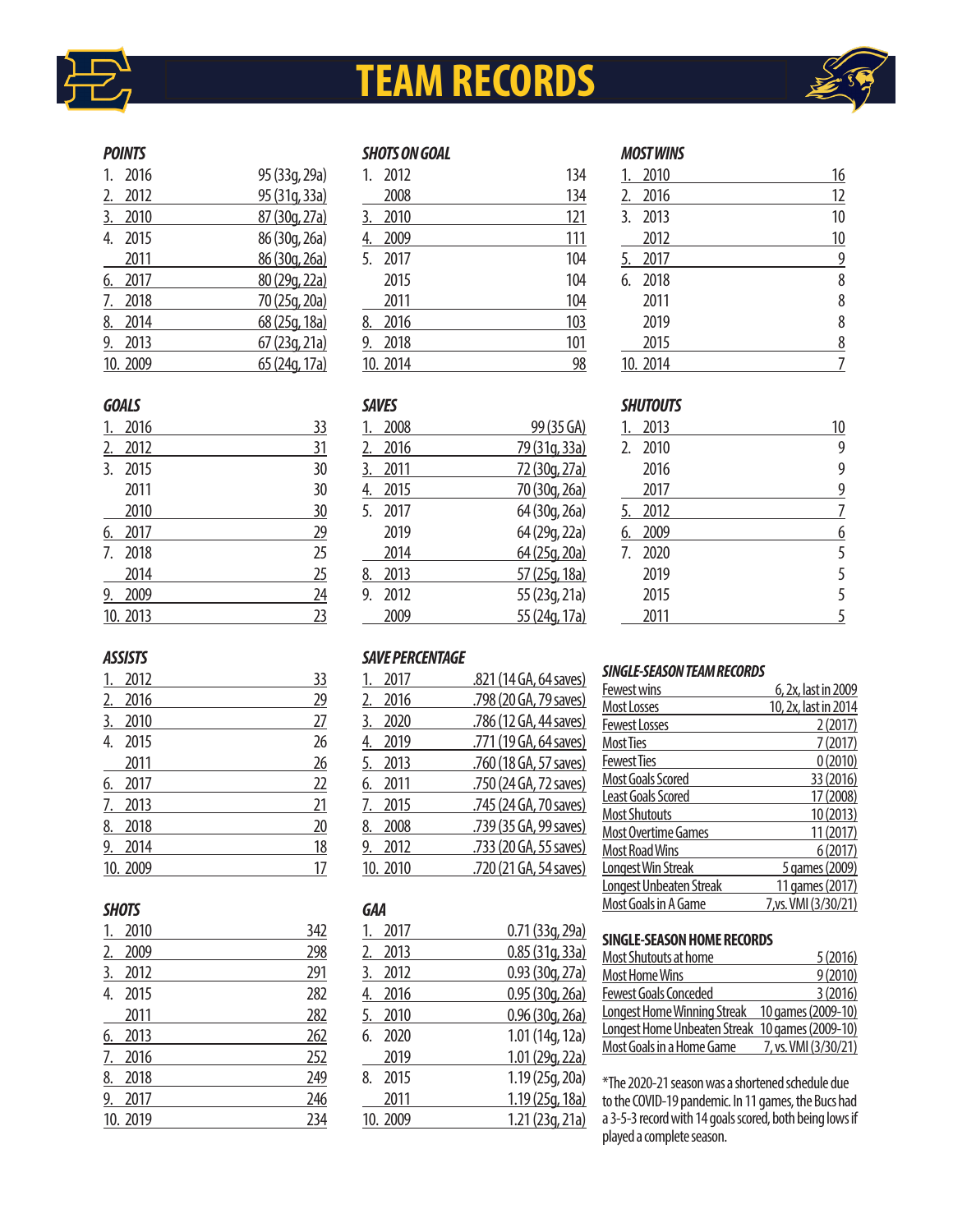

## **INDIVIDUAL CAREER RECORDS**



## *POINTS*

| David Geno          | 72 (2010-13) |
|---------------------|--------------|
| 2. Fletcher Ekern   | 53 (2014-17) |
| Joao Ramalho        | 53 (2012-16) |
| 4. Aaron Schoenfeld | 50 (2008-11) |
| 5. Cameron Woodfin  | 46 (2014-18) |
| 6. Danny Barlow     | 31 (2017-18) |
| 7. Itode Fubara     | 29 (2010-13) |
| 8. Alesi Osorio     | 28 (2009-12) |
| 9. Bruno Andrade    | 20 (2017-19) |
| 10. James Smith     | 19 (2015)    |

## *GOALS*

|    | David Geno                 | 26 (2010-13) |
|----|----------------------------|--------------|
| 2. | <b>Fletcher Ekern</b>      | 23 (2014-17) |
| 3. | Joao Ramalho               | 21 (2012-16) |
| 4. | <b>Aaron Schoenfeld</b>    | 20 (2008-11) |
| 5. | <b>Danny Barlow</b>        | 14 (2017-18) |
|    | 6. Cameron Woodfin         | 13 (2014-18) |
| 7. | Alesi Osorio               | 10 (2009-12) |
| 8. | <b>Hauk Andreas Fossen</b> | 8 (2019)     |
|    | Itode Fubara               | 8 (2010-13)  |
|    | 10. Emmanuel Wilson        | 7 (2012-14)  |

## *ASSISTS*

| 1. Cameron Woodfin | 20 (2014-18) |
|--------------------|--------------|
| David Geno         | 20 (2010-13) |
| 3. Itode Fubara    | 13 (2010-13) |
| 4. Blaike Woodruff | 12 (2010-13) |
| 5. Joao Ramalho    | 11 (2012-16) |
| Aaron Schoenfeld   | 10 (2008-11) |
| 7. Bruno Andrade   | 8 (2017-19)  |
| Alesi Osorio       | 8 (2009-12)  |
| Colin Pugh         | 8 (2010-12)  |
| 10. Theo Yang      | 7 (2009-12)  |
|                    |              |

## *GAME WINNING GOALS*

|    | David Geno                 | 12 (2010-13) |
|----|----------------------------|--------------|
|    | 2. Cameron Woodfin         | 7 (2014-18)  |
|    | Joao Ramalho               | $7(2013-16)$ |
|    | Aaron Schoenfeld           | 7 (2008-11)  |
| 5. | Sean Hoek                  | $5(2008-09)$ |
| 6. | <b>Hauk Andreas Fossen</b> | 4 (2019)     |
|    | <b>Danny Barlow</b>        | 4 (2017-18)  |
|    | <b>Fletcher Ekern</b>      | 4 (2014-17)  |
|    | Itode Fubara               | 4 (2010-13)  |
|    | 10. Luis Calzadilla        | $3(2012-13)$ |

## *SHOTS ATTEMPTED*

| 1. Joao Ramalho        | 195 (2012-16) |
|------------------------|---------------|
| Aaron Schoenfeld<br>2. | 194 (2008-11) |
| David Geno<br>3.       | 191 (2010-13) |
| 4. Fletcher Ekern      | 157 (2014-17) |
| 5. Alesi Osorio        | 119 (2009-12) |
| Sean Hoek              | 119 (2008-09) |
| 7. Itode Fubara        | 113 (2010-13) |
| 8. Theo Yang           | 96 (2009-12)  |
| 9. Cameron Woodfin     | 91 (2014-18)  |
| 10. Danny Barlow       | 89 (2017-18)  |
|                        |               |

## *SHOTS ON GOAL*

|    | David Geno           | 100 (2010-13) |
|----|----------------------|---------------|
|    | 2. Joao Ramalho      | 88 (2012-16)  |
|    | 3. Aaron Schoenfeld  | 77 (2008-11)  |
|    | 4. Fletcher Ekern    | 68 (2014-17)  |
|    | 5. Alesi Osorio      | 49 (2009-12)  |
|    | 6. Cameron Woodfin   | 47 (2014-18)  |
|    | 7. Sean Hoek         | 45 (2008-09)  |
| 8. | <b>Bruno Andrade</b> | 39 (2017-19)  |
|    | 9. Danny Barlow      | 36 (2017-18)  |
|    | 10. Theo Yang        | 34 (2009-12)  |

## *SAVES*

| 1. Jonny Sutherland              | 204 (2015-17) |
|----------------------------------|---------------|
| 2. Ryan Coulter                  | 182 (2011-13) |
| 3. Josh Perryman 153 (2017-2020) |               |
| 4. James Holt                    | 104 (2008-11) |
| 5. Daniel Adelman                | 62 (2013-16)  |
| 6. Scott Rosman                  | 50 (2009-13)  |
| 7. Ronnie Hreha                  | 36 (2010)     |
|                                  |               |

## *SAVE PERCENTAGE (min. 30 saves)*

| 1. Jonny Sutherland .782 (2015-17) |                 |
|------------------------------------|-----------------|
| 2. Josh Perryman                   | $.748(2017-20)$ |
| 3. Ryan Coulter                    | .746 (2011-13)  |
| 4. James Holt                      | .738 (2008-11)  |
| 5. Ronnie Hreha                    | .706 (2010-13)  |
| 6. Daniel Adelman                  | $.697(2013-16)$ |
| 7. Scott Rosman                    | .685 (2009)     |
|                                    |                 |

## *GOALS AGAINST AVG. (min. 500 minutes)*

| 1. Ronnie Hreha     | $0.92(2010-13)$ |
|---------------------|-----------------|
| 2. Jonny Sutherland | $0.94(2015-17)$ |
| 3. Ryan Coulter     | $0.95(2011-13)$ |
|                     |                 |
| 4. Josh Perryman    | $1.13(2017-20)$ |
| 5. Scott Rosman     | 1.21 (2009)     |
| 6. Daniel Adelman   | 1.53 (2013-16)  |

## *MOST WINS*

| 1. Ryan Coulter     | 30 (2011-13) |
|---------------------|--------------|
| 2. Jonny Sutherland | 28 (2015-17) |
| 3. Josh Perryman    | 19 (2017-20) |
| 4. Ronnie Hreha     | 12 (2010-13) |
| 5. James Holt       | $9(2008-11)$ |
| 6. Daniel Adelman   | 8 (2013-16)  |
| 7. Scott Rosman     | 6(2009)      |
|                     |              |

## *MOST SHUTOUTS*

| 1. Ryan Coulter     | 25 (2011-13)  |
|---------------------|---------------|
| 2. Jonny Sutherland | 23 (2015-17)  |
| 3. Josh Perryman    | 12 (2017-20)  |
| 4. Ronnie Hreha     | 7 (2010-2013) |
| 5. Scott Rosman     | 6(2009)       |
| 6. James Holt       | 4 (2008-11)   |

## *GAMES PLAYED*

| 1. | <b>Nate Hodges</b>     | 79 (2010-13) |
|----|------------------------|--------------|
|    | 2. David Geno          | 78 (2010-13) |
|    | <b>Blaike Woodruff</b> | 78 (2010-13) |
| 4. | Alesi Osorio           | 77 (2009-12) |
|    | 5. Itode Fubara        | 76 (2010-13) |
|    | 6. Luke Parker         | 75 (2015-19) |
|    | 7. Theo Yang           | 73 (2009-12) |
|    | Jaron Westbrook        | 73 (2008-11) |
|    | 9. Aaron Schoenfeld    | 72 (2008-11) |
|    | 10. Fletcher Ekern     | 70 (2014-17) |

## *GAMES STARTED*

| 75 (2010-13)  |
|---------------|
| 73 (2010-13)  |
| 73 (2009-12)  |
| 71 (2010-13)  |
| 68 (2008-11)  |
| 66 (2010-13)  |
| 64 (2014-17)  |
| 63 (2008-11)  |
| $61(2011-13)$ |
| 57 (2014-17)  |
|               |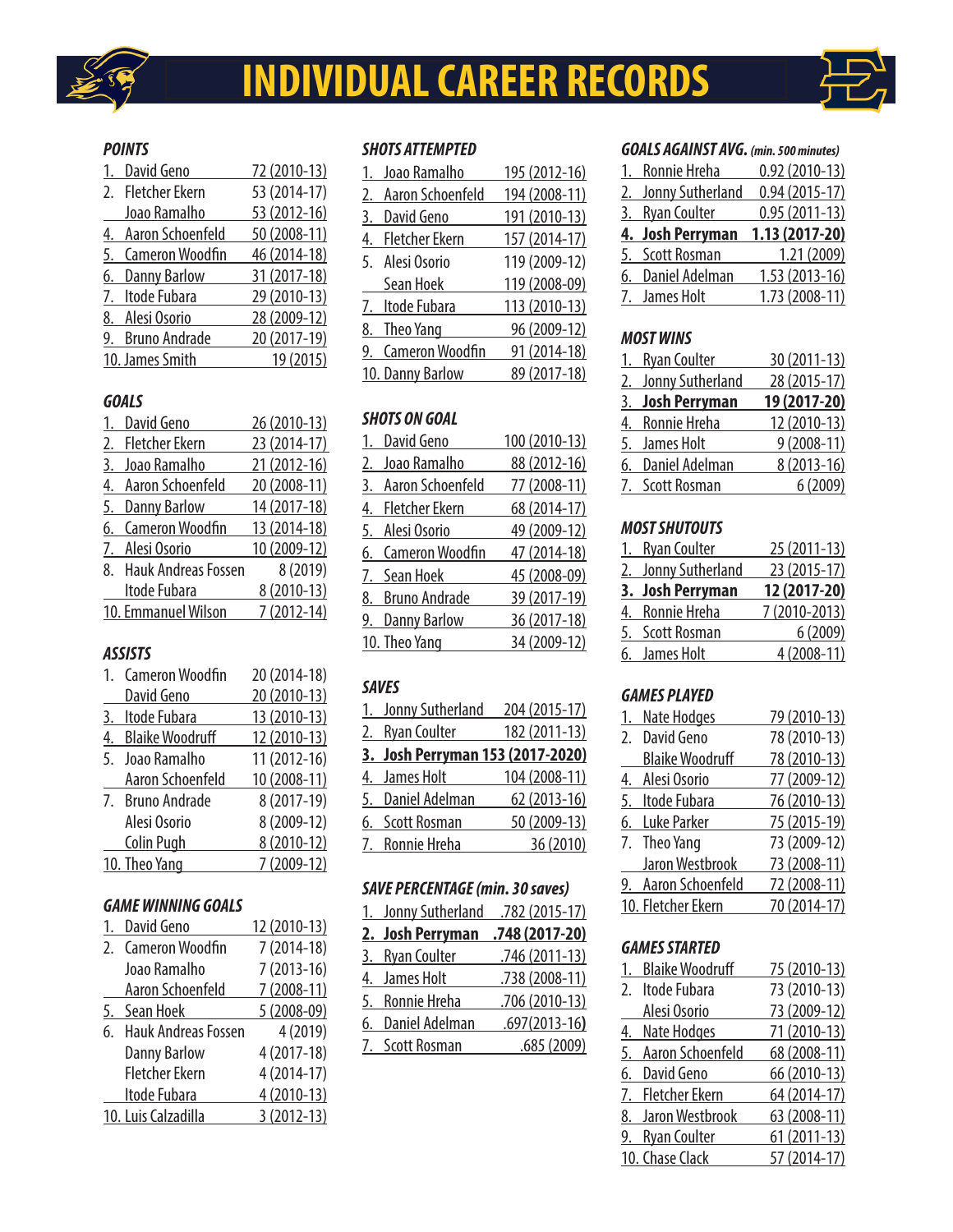

## **ALL-TIME SERIES RECORDS**

#### **APPALACHIAN STATE**

| Overall: 4-5-1                       |                |   |
|--------------------------------------|----------------|---|
| Home: 1-3, Away: 3-2-1, Neutral: 0-0 |                |   |
| Aug. 29, 2008                        | $L, 3-1$       | н |
| Nov. 2, 2010                         | W, 1-0         | А |
| Nov. 1, 2011                         | L, 1-0         | Н |
| Aug. 24, 2012                        | L, 1-0         | А |
| Sept. 26, 2013                       | L, 2-1         | Н |
| Sept. 9, 2015                        | L, 2-1         | А |
| Sept. 3, 2016                        | W, 1-0         | н |
| Sept. 9, 2017                        | W, 1-0         | А |
| Sept. 8, 2018                        | W, 1-0         | Н |
| Oct. 1, 2019                         | $T, 1-1 (20T)$ | А |

#### **BELMONT**

Overall: 4-3-1 Home: 2-0-1, Away: 2-2, Neutral: 0-1 Oct. 12, 2008 L, 4-0 A Nov. 1, 2009 W, 3-1 H Oct. 22, 2010 W, 1-0 A Sept. 29, 2011 L, 3-1 A Oct. 23, 2018 W, 2-1 H Oct. 29, 2019 W, 1-0 (2OT) A Nov. 8, 2019 L, 2-0 N March 23, 2021 T, 0-0 (2OT) H

#### **BRADLEY**

Overall: 1-0 Home: 1-0, Away: 0-0, Neutral: 0-0 Sept. 10, 2010 W, 2-1 H

#### **CAMPBELL**

Overall: 1-2 Home: 1-1, Away: 0-1, Neutral: 0-0 Oct.25, 2008 L, 1-0 H Oct. 10, 2009 L, 4-3 A Sept. 30, 2010 W, 4-0 H

#### **CLEMSON**

| Overall: 1-1-1                       |          |   |
|--------------------------------------|----------|---|
| Home: 0-0-1, Away: 1-1, Neutral: 0-0 |          |   |
| Sept. 6, 2010                        | W. 1-0   | А |
| Oct. 24, 2011                        | $T. 1-1$ | н |
| Aug. 28, 2015                        | L. 3-1   | А |

#### **COASTAL CAROLINA**

Overall: 0-1 Home: 0-0, Away: 0-1, Neutral: 0-0 Nov. 21, 2013 L, 2-0 A

### **COLLEGE OF CHARLESTON**

| Overall: 0-1                              |   |  |
|-------------------------------------------|---|--|
| <u>Home: 0-0, Away: 0-1, Neutral: 0-0</u> |   |  |
| Nov. 18, 2010   L, 3-2                    | A |  |

#### **DAYTON**

Overall: 0-1-1 Home: 0-1, Away: 0-0-1, Neutral: 0-0 Aug. 25, 2017 T, 1-1 A Sept. 11, 2018 L, 2-0 H

#### **DAVIDSON**

Overall: 2-1 Home: 1-0, Away: 1-1, Neutral: 0-0 Sept. 17, 2011 W, 3-2 H Sept. 15, 2012 L, 2-1 A Oct. 15, 2019 W, 2-1 A

## **ELON**

Overall: 1-1 Home: 0-1, Away: 1-0, Neutral: 0-0 Sept. 14, 2008 W, 1-0 A Sept. 19, 2009 L, 3-0 H

#### **EVANSVILLE**

Overall: 0-1 Home: 0-0, Away: 0-1, Neutral: 0-0 Sept. 12, 2010 L, 2-0 A

#### **FLORIDA GULF COAST**

| Overall: 2-5                               |          |   |
|--------------------------------------------|----------|---|
| <u> Home: 2-2, Away: 0-3, Neutral: 0-0</u> |          |   |
| Oct. 31, 2008                              | $L.3-0$  | А |
| Oct. 16, 2009                              | $W. 3-0$ | н |
| Oct. 10, 2010                              | $L, 5-0$ | А |
| Oct. 16, 2011                              | $W, 2-1$ | Н |
| Nov. 13, 2011                              | $L. 2-1$ | Н |
| Oct. 26, 2012                              | $L. 1-0$ | А |
| Oct. 11, 2013                              | $L. 1-0$ | Н |
|                                            |          |   |

#### **FLORIDA INTERNATIONAL**

Overall: 1-0 Home: 1-0, Away: 0-0, Neutral: 0-0 Sept. 16, 2014 W, 2-1 H

#### **FURMAN**

| Overall: 2-8-6                         |                    |   |
|----------------------------------------|--------------------|---|
| Home: 1-4-3, Away: 1-4-3, Neutral: 0-0 |                    |   |
| Sept. 1, 2010                          | $L. 1-0$           | А |
| Sept. 25, 2011                         | $T, 0-0 (20T)$ H   |   |
| Sept. 27, 2012                         | T. 1-1 (20T) A     |   |
| Sept. 20, 2013                         | L. 5-0             | А |
| Oct. 15, 2014                          | W. 1-0             | н |
| Oct. 24, 2014                          | L, 3-0             | А |
| Oct. 13, 2015                          | L, 2-0             | Н |
| Oct. 23, 2015                          | W. 2-0             | A |
| Nov, 15, 2015                          | $L. 1-0$           | Н |
| Sept. 27, 2016                         | $T. 0 - 0 (20T)$ A |   |
| Oct. 22, 2016                          | $T, 0-0$ (20T) H   |   |
|                                        |                    |   |

| Oct. 6, 2017   | $T. 0 - 0 (20T)$ H |   |
|----------------|--------------------|---|
| Oct. 21, 2017  | $T, 1-1 (20T)$ A   |   |
| Oct. 20, 2018  | $L, 2-0$           | н |
| Oct. 12, 2019  | $L. 1-0$           | А |
| March 12, 2021 | L-2-1 (20T) H      |   |

#### **GEORGE MASON**

Overall: 1-1 Home: 1-0 Away: 0-1, Neutral: 0-0 Aug. 31, 2016 W, 4-2 H Sept. 20, 2017 L, 3-1 A

#### **GEORGIA SOUTHERN**

Overall: 1-0 Home: 0-0 Away: 1-0, Neutral: 0-0 Sept. 22, 2018 W, 2-1 A

#### **GEORGIA STATE**

Overall: 0-0-1 Home: 0-0-1 Away: 0-0, Neutral: 0-0 Sept. 28, 2019 T, 2-2 (2OT) H

#### **HIGH POINT**

| Overall: 3-2                       |          |   |
|------------------------------------|----------|---|
| Home: 2-1, Away: 1-1, Neutral: 0-0 |          |   |
| Sept. 27, 2008                     | W, 2-0   | н |
| Sept. 1, 2015                      | W, 2-0   | н |
| Aug. 26, 2016                      | $L.5-1$  | А |
| Aug. 31, 2018                      | L, 3-2   | н |
| Sept. 21, 2019                     | $W. 2-0$ | А |
|                                    |          |   |

#### **JACKSONVILLE**

| Overall: $5-3$                     |          |   |
|------------------------------------|----------|---|
| Home: 3-1, Away: 1-2, Neutral: 1-0 |          |   |
| Oct. 5, 2008                       | L, 1-0   | н |
| Oct. 25, 2009                      | $L, 3-0$ | А |
| Oct. 15, 2010                      | $W, 1-0$ | н |
| Oct. 9, 2011                       | L, 2-1   | A |
| Nov. 9, 2011                       | W, 2-0   | Н |
| Oct. 7, 2012                       | W. 2-1   | н |
| Nov. 7, 2012                       | $W, 1-0$ | Ν |
| Oct. 19, 2013                      | W, 2-1   | А |
|                                    |          |   |

#### **KENTUCKY** Overall: 2-6

| Oveidii. 2-0                       |           |   |
|------------------------------------|-----------|---|
| Home: 2-2, Away: 0-4, Neutral: 0-0 |           |   |
| Sept. 19, 2012                     | $L, 3-1$  | А |
| Sept. 5, 2013                      | W, 1-0    | Н |
| Sept. 13, 2014                     | $L.2 - 0$ | А |
| Sept. 16, 2015                     | W, 3-1    | Н |
| Sept. 21, 2016                     | $L. 1-0$  | А |
| Aug. 29, 2017                      | L, 3-2    | Н |
| Sept. 26, 2018                     | $L.3-0$   | А |
| Oct. 5, 2019                       | L. 1-0    | Н |
|                                    |           |   |

#### **LIBERTY**

Overall: 2-0 Home: 1-0, Away: 1-0, Neutral: 0-0 Sept. 22, 2015 W, 1-0 H Sept. 16, 2017 W, 1-0 A

## **LIPSCOMB**

Overall: 7-4-1 Home: 5-2-1, Away: 2-2, Neutral: 1-0 Oct. 10, 2008 L, 2-1 A Oct. 30, 2009 W, 3-0 H Nov. 7, 2009 W, 3-0 H Oct. 24, 2010 W, 2-1 A Nov. 11, 2010 W, 1-0 H Oct. 2, 2011 L, 2-1 H Oct. 13, 2012 W, 3-0 H Nov. 2, 2013 T, 0-0 H Nov. 15, 2013 W, 1-0 N Sept. 5, 2017 W, 3-2 H Sept. 15, 2018 W, 3-1 A Sept. 7, 2019 L, 3-0 H Feb. 13, 2021 L, 2-1 A

#### **MARSHALL**

| Overall: 3-2                       |          |   |
|------------------------------------|----------|---|
| Home: 2-0, Away: 1-2, Neutral: 0-0 |          |   |
| Sept. 20, 2010                     | $W. 2-1$ | Н |
| Sept. 4, 2011                      | $W, 2-0$ | А |
| Oct. 3, 2018                       | $W, 2-1$ | н |
| Sept. 10, 2019                     | L. 2-1   | А |
| Feb. 23, 2021                      | L, 2-0   | A |
|                                    |          |   |

#### **MEMPHIS**

Overall: 0-0-1 Home: 0-1, Away: 0-0, Neutral: 0-0 Sept. 13, 2013 T, 0-0 N

#### **MERCER**

Overall: 8-8-5 Home: 3-3-2 Away: 5-4, Neutral: 0-1-3 Oct. 23, 2008 T, 2-2 H Oct. 8, 2009 L, 1-0 A Oct. 2, 2010 W, 2-1 H Oct.24, 2011 L,1-0 A Sept. 30, 2012 L, 2-1 H Nov. 9, 2012 T, 1-1 N (L, 4-2 PK) Oct. 6, 2013 W, 2-0 A Oct. 4, 2014 L, 1-0 H Nov. 1, 2014 L, 1-0 A Oct. 10, 2015 L, 1-0 H Oct. 27, 2015 L, 3-0 A Oct. 1, 2016 W, 2-0 H Oct. 29, 2016 W, 3-2 A

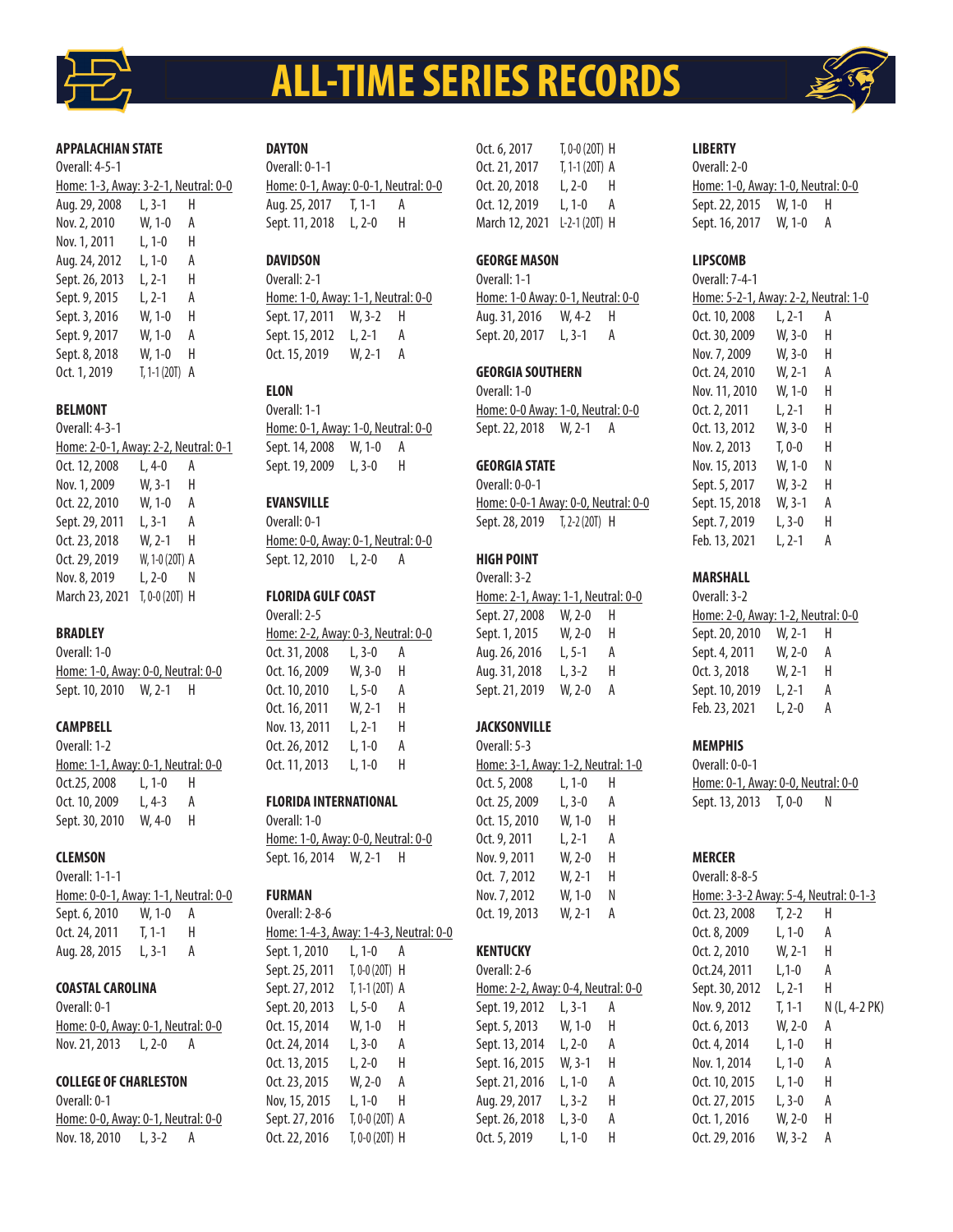

# **ALL-TIME SERIES RECORDS**



Nov. 12, 2016 T, 0-0 N (L, 4-1 PK) Oct. 10, 2017 T, 0-0 H Oct. 24, 2017 W, 1-0 A Nov. 10, 2017 T, 0-0 N (L, 4-3 PK) Oct. 27, 2018 W, 2-1 A Oct. 22, 2019 W, 2-0 H March 16, 2021 W, 1-0 A

#### **NORTH CAROLINA**  $-11.24$

| Overall: 2-4                       |          |   |
|------------------------------------|----------|---|
| Home: 0-1, Away: 2-3, Neutral: 0-0 |          |   |
| Sept. 27, 2008                     | L, 8-0   | А |
| Sept. 22, 2009                     | $L. 2-1$ | А |
| Oct. 30, 2010                      | $L. 2-1$ | н |
| Aug. 31, 2011                      | W. 1-0   | А |
| Sept. 13, 2016                     | W, 1-0   | А |
| Aug. 24, 2018                      | $L. 1-0$ | A |
|                                    |          |   |

#### **NC STATE**

Overall: 0-1 Home: 0-0, Away: 0-1, Neutral: 0-0

Oct. 8, 2019 L, 1-0 A

#### **NORTH FLORIDA**

| Overall: 5-2                       |          |   |  |
|------------------------------------|----------|---|--|
| Home: 1-2, Away: 3-0, Neutral: 1-0 |          |   |  |
| Oct. 3, 2008                       | L, 2-1   | н |  |
| Oct. 23, 2009                      | W. 1-0   | А |  |
| Oct. 17, 2010                      | $L. 2-1$ | н |  |
| Oct. 7, 2011                       | W. 3-2   | А |  |
| Oct. 5, 2012                       | W, 4-0   | н |  |
| Oct. 4, 2013                       | W. 1-0   | А |  |
| Nov. 17, 2013                      | W. 3-1   | Ν |  |

#### **NORTHERN KENTUCKY**

Overall: 0-1

Home: 0-0 Away: 0-1, Neutral: 0-0 Oct. 19, 2012 W, 3-0 H Oct. 23, 2013 L, 1-0 A

#### **OLD DOMINION**

Overall: 1-1 Home: 0-0 Away: 1-1, Neutral: 0-0 Sept. 9, 2011 L, 4-0 A Sept. 2, 2019 W, 3-2 (20T) A

#### **PRESBYTERIAN**

| Overall: 2-0-1                      |         |   |  |
|-------------------------------------|---------|---|--|
| Home: 2-0 Away: 0-0-1, Neutral: 0-0 |         |   |  |
| Aug. 27, 2011                       | W. 3-0  | н |  |
| Aug. 31, 2012                       | $T.0-0$ | А |  |
| Sept. 17, 2019                      | W. 3-0  | н |  |
|                                     |         |   |  |

## **RADFORD**

| Overall: 2-2-3                         |          |   |
|----------------------------------------|----------|---|
| Home: 2-1-1, Away: 0-1-2, Neutral: 0-0 |          |   |
| Nov. 8, 2008                           | W. 1-0   | н |
| Sept. 9, 2009                          | $L. 1-0$ | А |
| Sept. 8, 2012                          | $W. 2-1$ | н |
| Sept. 29, 2013                         | $T.0-0$  | А |
| Sept. 6, 2014                          | $L. 1-0$ | н |
| Sept. 5, 2015                          | $T. 1-1$ | А |
| Sept. 13, 2017                         | $T. 1-1$ | н |
|                                        |          |   |

#### **SOUTH CAROLINA**

| Overall: 1-1                       |          |   |
|------------------------------------|----------|---|
| Home: 1-0, Away: 0-1, Neutral: 0-0 |          |   |
| Aug. 30, 2013                      | L. 1-0   | А |
| Sept. 20, 2014                     | $W. 2-1$ | н |

#### **STETSON**

| Overall: 3-4-2                             |          |               |
|--------------------------------------------|----------|---------------|
| <u>Home: 2-1-2 Away: 1-2, Neutral: 0-1</u> |          |               |
| Nov. 2, 2008                               | L, 4-1   | А             |
| Oct. 18, 2009                              | $L. 1-0$ | Н             |
| Nov. 13, 2009                              | L, 3-2   | N             |
| Oct. 8, 2010                               | $L. 2-0$ | А             |
| Nov. 13, 2010                              | W. 1-0   | Н             |
| Oct.14, 2011                               | $T.0-0$  | Н             |
| Nov. 11, 2011                              | $T. 3-3$ | H (W, 5-4 PK) |
| Oct. 28, 2012                              | W. 1-0   | А             |
| Oct. 13, 2013                              | $W. 3-0$ | н             |

#### **UAB**

| Overall: 2-0                       |          |     |
|------------------------------------|----------|-----|
| Home: 1-0, Away: 1-0, Neutral: 0-0 |          |     |
| Sept. 2, 2012                      | $W. 1-0$ | - H |
| Sept. 15, 2013                     | $W. 1-0$ | A   |

#### **UNC ASHEVILLE**

| Overall: 2-1                       |        |   |
|------------------------------------|--------|---|
| Home: 2-0, Away: 0-1, Neutral: 0-0 |        |   |
| Sept. 29, 2009                     | L. 1-0 | А |
| Sept. 25, 2010                     | W. 2-1 | н |
| Sept. 18, 2016                     | W. 1-0 | н |

#### **UNCG**

|            | Home: 2-3-3, Away: 4-3-3, Neutral: 0-0 |
|------------|----------------------------------------|
| L. 3-1     | н                                      |
| $W, 1 - 0$ | А                                      |
| $W. 3-1$   | н                                      |
| $L.2 - 0$  | А                                      |
| $L. 1-0$   | н                                      |
| $L.2-1$    | А                                      |
| $T. 1-1$   | А                                      |
|            |                                        |

| Oct. 31, 2015  | $T. 1-1$         | Н |              |
|----------------|------------------|---|--------------|
| Nov. 13, 2015  | $T, 1-1*$        | Н | $(W 6-5 PK)$ |
| Oct. 8, 2016   | W. 4-3           | А |              |
| Oct. 25, 2016  | W, 1-0           | Н |              |
| Nov. 10, 2016  | W, 5-2           | А |              |
| Sept. 26, 2017 | $T, 0-0$         | Н |              |
| Oct. 14, 2017  | W, 2-1           | А |              |
| Oct. 13, 2018  | $T, 1-1$         | А |              |
| Oct. 26, 2019  | L. 1-0           | Н |              |
| April 3, 2021  | $T, 0-0$ (20T) A |   |              |
| April 10, 2021 | L, 2-1           | А |              |
|                |                  |   |              |

#### **USC UPSTATE** Overall: 4-0-2

| Overali: 4-0-2                                |          |   |
|-----------------------------------------------|----------|---|
| <u> Home: 2-0-1 Away: 2-0-1, Neutral: 0-0</u> |          |   |
| Oct. 19, 2008                                 | W. 2-1   | А |
| Oct. 4, 2009                                  | $T.0-0$  | Н |
| Oct. 27, 2010                                 | W. 4-1   | А |
| Oct. 29, 2011                                 | $W. 2-1$ | Н |
| Nov. 3, 2012                                  | $T. 1-1$ | А |
| Oct. 30, 2013                                 | $W.4-1$  | Н |
|                                               |          |   |

#### **VCU**

| Overall: 1-1-1                       |                    |   |
|--------------------------------------|--------------------|---|
| Home: 0-0-1, Away: 1-1, Neutral: 0-0 |                    |   |
| Aug. 31, 2014                        | $W. 2-1$           | А |
| Aug. 30, 2019                        | L, 1-0             | А |
| Feb. 27, 2021                        | $T. 0 - 0 (20T)$ H |   |

#### **VIRGINIA TECH**

| Overall: 1-1-1                       |          |   |
|--------------------------------------|----------|---|
| Home: 1-0, Away: 0-1-1, Neutral: 0-0 |          |   |
| Sept. 13, 2009 T, 1-1                |          | А |
| Sept. 20, 2011                       | $W. 1-0$ | н |
| Nov. 17, 2016                        | L, 1-0   | А |

#### **VMI**

| Overall: 13-0                      |          |   |
|------------------------------------|----------|---|
| Home: 6-0, Away: 6-0, Neutral: 0-0 |          |   |
| Sept. 2, 2008                      | W, 2-1   | А |
| Sept. 4, 2009                      | W, 2-0   | н |
| Oct. 7, 2014                       | W, 2-0   | н |
| Oct. 21, 2014                      | W, 4-0   | A |
| Oct. 2, 2015                       | W, 3-2   | н |
| Oct. 17, 2015                      | W, 3-0   | А |
| Oct. 11, 2016                      | W, 3-0   | н |
| Oct. 18, 2016                      | $W, 5-1$ | А |
| Oct. 3, 2017                       | W, 5-0   | А |
| Oct. 17, 2017                      | W, 4-0   | Н |
| Oct. 9, 2018                       | W, 4-0   | н |
| Oct. 19, 2019                      | W, 3-0   | А |
| March 30, 2021                     | W. 7-0   | н |

#### **WAKE FOREST**

| Overall: 0-1-1                              |                         |    |
|---------------------------------------------|-------------------------|----|
| <u>Home: 0-0-1, Away: 0-1, Neutral: 0-0</u> |                         |    |
| Oct. 9, 2012                                | $\sqrt{2}$ . $\sqrt{2}$ | H. |
| Aug. 26, 2018                               | L. 4-2                  | А  |

#### **WEST VIRGINIA**

Overall: 0-1 Home: 0-0, Away: 0-1, Neutral: 0-0 Sept. 9, 2016 L, 1-0 A

#### **WILLIAM & MARY**

| Overall: 2-0                       |          |   |
|------------------------------------|----------|---|
| Home: 0-0, Away: 0-0, Neutral: 2-0 |          |   |
| Sept. 11, 2011                     | $W. 2-0$ | N |
| Aug. 29, 2014                      | W. 3-2   | N |

#### **WINTHROP**

Overall: 1-2-1 Home: 1-0-1, Away: 0-2, Neutral: 0-0 Sept. 15, 2010 W, 2-0 H Sept. 22, 2012 L, 3-2 A Sept. 9 2013 T, 0-0 H Sept. 23, 2014 L, 4-2 A

#### **WOFFORD**

Overall: 10-3-2 Home: 5-0-2, Away: 5-3, Neutral: 0-0 Aug. 31, 2008 W, 2-0 A Sept. 1, 2009 T, 2-2 H Nov. 5, 2013 W, 3-2 A Sept. 30, 2014 L, 4-3 A Oct. 18, 2014 T, 3-3 H Sept. 29, 2015 L, 3-2 A Oct. 20, 2015 W, 3-2 H Nov. 7, 2015 W, 5-0 H Oct. 4, 2016 L, 1-0 A Oct. 15, 2016 W, 2-1 H Sept. 30, 2017 W, 3-2 A Oct. 28, 2017 W, 4-1 H Oct. 6, 2018 W, 2-1 A Nov. 2, 2019 W, 2-1 H March 20, 2021 W, 3-2 A

## **XAVIER**

Overall: 0-1 Home: 0-1, Away: 0-0, Neutral: 0-0 Feb. 5, 2021 L, 2-0 H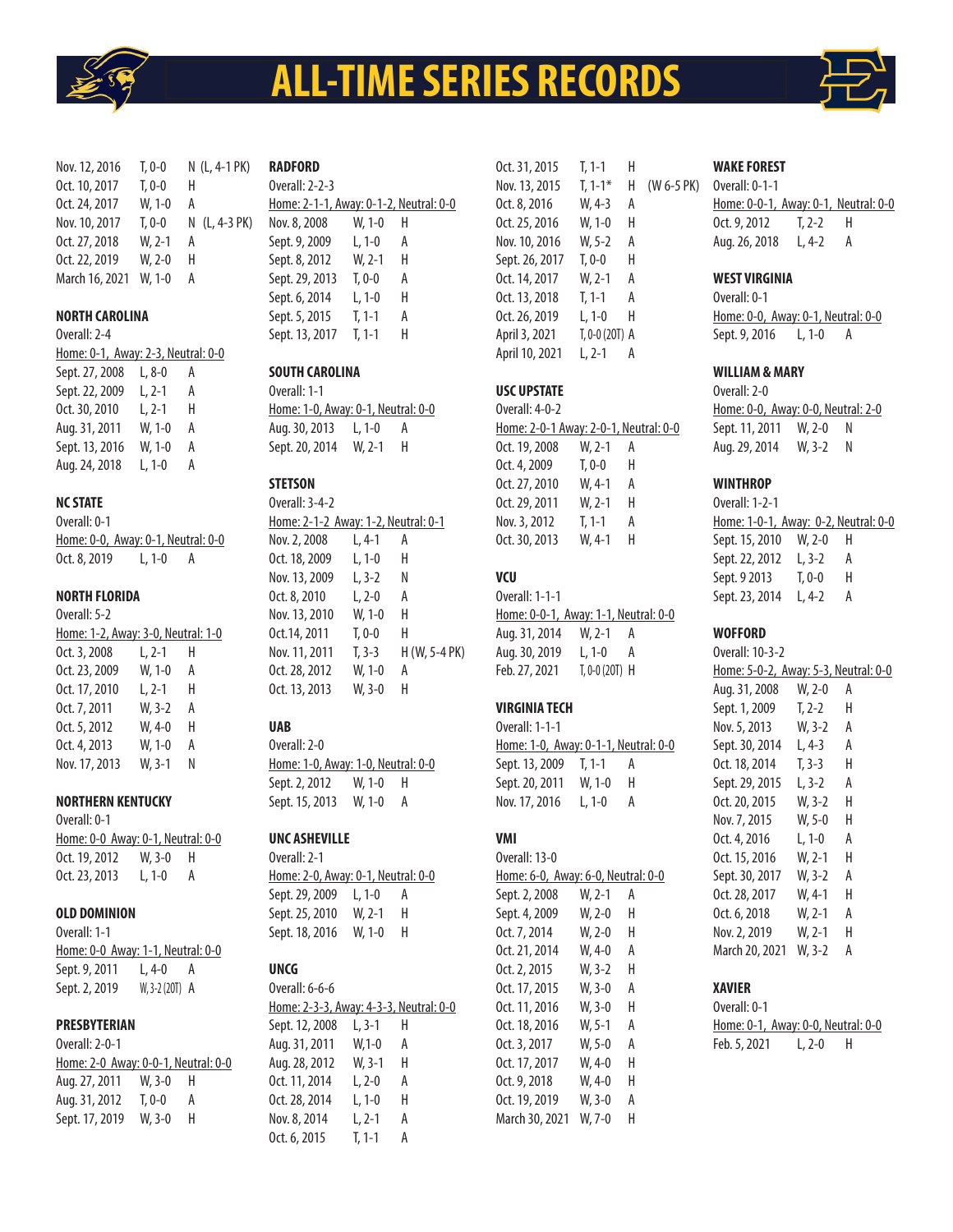

## **EASON-BY-SEASON SCHEDUL**



**Coach Bo Oshoniyi** 8/25 at Dayton .............................T..........1-1 8/29 Kentucky..............................L..........2-1 9/5 Lipscomb............................ W.........3-2 9/9 at Appalachian State........... W.........1-0 9/13 Radford................................T..........1-1 9/16 at Liberty............................ W.........1-0 9/20 at George Mason ................... L ..........3-1<br>9/26 UNC Greensboro .................... T ..........0-0 9/26 UNC Greensboro...................T..........0-0 9/30 at Wofford........................... W.........3-2 10/3 at VMI ................................. W.........5-0 10/6 #25 Furman .........................T..........0-0 10/10 Mercer..................................T..........0-0 10/14 at UNC Greensboro............... W .........2-1<br>10/17 VMI W 4-0 10/17 VMI ..................................... W.........4-0 10/21 at Furman ............................T..........1-1

10/28 Wofford............................... W.........4-1 11/10 Mercer\$................................T..........0-0

**2018 (9-7-1, 4-1-1 SoCon)**

#### **2008 (6-10-1, 1-7-1 A-Sun) Coach Scott Calabrese**

| Coach Scott Calabrese |                              |  |  |
|-----------------------|------------------------------|--|--|
| 8/29                  | Appalachian State L3-1       |  |  |
| 8/31                  |                              |  |  |
| 9/2                   |                              |  |  |
| 9/12                  | UNC Greensboro L 3-1         |  |  |
| 9/14                  |                              |  |  |
| 9/20                  |                              |  |  |
| 9/27                  | at #15 North Carolina L8-0   |  |  |
| 10/3                  | North Florida L 2-1          |  |  |
| 10/5                  |                              |  |  |
| 10/10                 |                              |  |  |
| 10/12                 |                              |  |  |
| 10/19                 | at USC Upstate  W 2-1        |  |  |
| 10/23                 |                              |  |  |
| 10/25                 |                              |  |  |
| 10/31                 | at Florida Gulf Coast  L 3-0 |  |  |
| 11/2                  |                              |  |  |
| 11/8                  |                              |  |  |

#### **2009 (6-9-3, 4-4-1 A-Sun) Coach Scott Calabrese**

| 9/1   |                            |  |
|-------|----------------------------|--|
| 9/4   |                            |  |
| 9/11  |                            |  |
| 9/13  | at Virginia Tech T1-1      |  |
| 9/19  |                            |  |
| 9/22  | at #2 North Carolina L 2-1 |  |
| 9/29  | at UNC Asheville L  1-0    |  |
| 10/4  | USC Upstate T0-0           |  |
| 10/8  |                            |  |
| 10/10 |                            |  |
| 10/16 |                            |  |
| 10/18 |                            |  |
| 10/23 | at North Florida W 1-0     |  |
| 10/25 | at Jacksonville L 3-0      |  |
| 10/30 |                            |  |
| 11/1  |                            |  |
| 11/7  |                            |  |
| 11/13 |                            |  |

!=Atlantic Sun Championship

#### **2010 (15-6-0, 7-2-0 A-Sun) Coach Scott Calabrese**

| 9/1   |                                  |  |
|-------|----------------------------------|--|
| 9/6   |                                  |  |
| 9/10  | vs. Bradley  W 2-1               |  |
| 9/12  |                                  |  |
| 9/15  |                                  |  |
| 9/20  |                                  |  |
| 9/25  | UNC Asheville W 2-1              |  |
| 9/30  |                                  |  |
| 10/2  |                                  |  |
| 10/8  |                                  |  |
| 10/10 | at #25 Florida Gulf Coast  L 5-0 |  |
| 10/15 | Jacksonville W 1-0               |  |
| 10/17 |                                  |  |
| 10/22 | at Belmont W 1-0                 |  |
| 10/24 | at Lipscomb  W 2-1               |  |
| 10/27 | at USC Upstate  W 4-1            |  |
| 10/30 | #4 North CarolinaL 2-1           |  |
| 11/2  | at Appalachian State W 1-0       |  |
| 11/11 | vs. Lipscomb!  W 1-0             |  |
| 11/13 | vs. Stetson!  W 1-0              |  |
| 11/18 | at College of Charleston% L 3-2  |  |
|       | != Atlantic Sun Championship     |  |
|       | %=NCAA Tournament                |  |

## **2011 (10-7-4, 3-4-1 A-Sun)**

| <b>Coach Scott Calabrese</b> |                               |  |         |  |
|------------------------------|-------------------------------|--|---------|--|
| 8/27                         | Presbyterian W 3-0            |  | 8/29    |  |
| 8/31                         | at #20 UNCG W 1-0             |  | 8/31    |  |
| 9/4                          |                               |  | 9/6     |  |
| 9/9                          | at #22 Old Dominion  L 4-0    |  | 9/13    |  |
| 9/11                         | vs. #16 William & Mary  W 2-0 |  | 9/16    |  |
| 9/17                         |                               |  | 9/20    |  |
| 9/20                         | Virginia Tech W 1-0           |  | 9/23    |  |
| 9/25                         | No. 25 Furman  T 0-0          |  | 9/30    |  |
| 9/29                         |                               |  | 10/4    |  |
| 10/2                         |                               |  | 10/7    |  |
| 10/7                         | at North Florida W 3-2        |  | 10/11   |  |
| 10/9                         |                               |  | 10/15   |  |
| 10/14                        |                               |  | 10/18   |  |
| 10/16                        |                               |  | 10/21   |  |
| 10/22                        |                               |  | 10/24   |  |
| 10/24                        |                               |  | 10/28   |  |
| 10/29                        | USC Upstate  W 2-1            |  | 11/1    |  |
| 11/1                         | Appalachian StateL1-0         |  | 11/8    |  |
| 11/9                         | vs. Jacksonville ! W 2-0      |  | $5=500$ |  |
| 11/11                        | vs. Stetson!  W 5-4           |  |         |  |
| 11/13                        |                               |  |         |  |

!= Atlantic Sun Championship

#### **2012 (10-6-4, 5-2-1 A-Sun) Coach Scott Calabrese**

|       |                               |       | .                       |
|-------|-------------------------------|-------|-------------------------|
| 8/24  | at Appalachian State L  1-0   | 9/9   | at Appalachian          |
| 8/28  | UNC Greensboro W 3-1          | 9/16  | #15 Kentucky            |
| 8/31  | at PresbyterianT0-0           | 9/22  | Liberty                 |
| 9/2   |                               | 9/29  | at Wofford              |
| 9/8   |                               | 10/2  | VMI                     |
| 9/15  |                               | 10/6  | at UNC Greensb          |
| 9/19  |                               | 10/10 | Mercer                  |
| 9/22  |                               | 10/13 | Furman                  |
| 9/27  | at #25 Furman  T  1-1         | 10/17 | at VMI                  |
| 9/30  |                               | 10/20 | Wofford                 |
| 10/5  | North Florida W 4-0           | 10/23 | at Furman               |
| 10/7  | Jacksonville W 2-1            | 10/27 | at Mercer               |
| 10/9  | #18 Wake Forest T2-2          | 10/31 | <b>UNC</b> Greensbord   |
| 10/13 |                               | 11/7  | Wofford\$               |
| 10/19 | Northern Kentucky W 3-0       | 11/13 | <b>UNC</b> Greensbord   |
| 10/26 | at Florida Gulf Coast  L  1-0 | 11/15 | Furman\$                |
| 10/28 |                               |       | \$ = SoCon Championship |
| 11/3  | at USC Upstate  T1-1          |       |                         |
| 11/7  | vs. Jacksonville! W 1-0       |       | 2016 (12-5-3            |
| 11/9  |                               |       | Coach Bo                |
|       |                               |       |                         |

#### **2013 (10-6-4, 5-2-1 A-Sun)**

!=Atlantic Sun Championship

| <b>Coach Scott Calabrese</b> |  |  |
|------------------------------|--|--|

| 8/30  | at South Carolina  L  1-0         |  | 9/13   |
|-------|-----------------------------------|--|--------|
| 9/5   | University of Kentucky  W 1-0     |  | 9/18   |
| 9/9   | Winthrop University T0-0          |  | 9/21   |
| 9/13  | vs. University of Memphis  T 0-0  |  | 9/27   |
| 9/15  |                                   |  | 10/1   |
| 9/20  |                                   |  | 10/4   |
| 9/26  | Appalachian State L 2-1           |  | 10/8   |
| 9/29  |                                   |  | 10/11  |
| 10/4  | at North Florida W 1-0            |  | 10/15  |
| 10/6  |                                   |  | 10/18  |
| 10/11 | Florida Gulf Coast  L 2-1         |  | 10/22  |
| 10/13 |                                   |  | 10/25  |
| 10/19 | at Jacksonville W 2-1             |  | 10/29  |
| 10/23 | at Northern Kentucky L  1-0       |  | 11/10  |
| 10/30 | USC Upstate  W 4-1                |  | 11/12  |
| 11/2  |                                   |  | 11/17  |
| 11/5  |                                   |  | \$-SoC |
| 11/15 | vs. Lipscomb!  W 1-0              |  | %N     |
| 11/17 | vs. North Florida ! W 3-1         |  |        |
| 11/21 | vs. #11 Coastal Carolina%  L  2-0 |  |        |
|       | LAtlantic Cun Championchin        |  |        |

!=Atlantic Sun Championship

%=NCAA Tournament

#### **2014 (7-10-1, 3-6-1 SoCon) Coach Bo Oshoniyi**

|       | WANI DU VJIIVIII VI         |  |
|-------|-----------------------------|--|
| 8/29  | vs. William & Mary  W 3-2   |  |
| 8/31  |                             |  |
| 9/6   |                             |  |
| 9/13  |                             |  |
| 9/16  |                             |  |
| 9/20  | South Carolina  W 2-1       |  |
| 9/23  |                             |  |
| 9/30  |                             |  |
| 10/4  |                             |  |
| 10/7  |                             |  |
| 10/11 | at UNC Greensboro  L 2-0    |  |
| 10/15 |                             |  |
| 10/18 |                             |  |
| 10/21 |                             |  |
| 10/24 |                             |  |
| 10/28 | UNC Greensboro  L 1-0       |  |
| 11/1  |                             |  |
| 11/8  | vs. UNC Greensboro\$  L 2-1 |  |
|       | \$=SoCon Championship       |  |

#### **2015(8-7-4, 4-4-2 SoCon)**

#### 8/28 at #8 Clemson ......................L..........3-1 9/1 High Point........................... W.........2-0 9/5 at Radford............................T..........1-1 9/9 at Appalachian State............L..........2-1 9/16 #15 Kentucky...................... W.........3-1 9/22 Liberty................................ W.........1-0 9/29 at Wofford............................L..........3-2 10/2 VMI ..................................... W.........3-2 10/6 at UNC Greensboro...............T..........1-1 10/10 Mercer..................................L..........1-0 10/13 Furman ................................L..........2-0 10/17 at VMI ...<br>10/20 Wofford 10/20 Wofford............................... W.........3-2 10/23 at Furman ........................... W.........2-0 10/27 at Mercer..............................L..........3-0 10/31 UNC Greensboro...................T..........1-1 . 11/7 Wofford\$............................... W<br>11/13 UNC Greensboro\$................. W UNC Greensboro\$................ W ..........6-5 11/15 Furman\$..............................L..........1-0

#### **2016 (12-5-3, 7-1-2 SoCon)**

| Coach Bo Oshoniyi |  |  |
|-------------------|--|--|

| COUCH DO OSHOHIYI |                                    |  |  |
|-------------------|------------------------------------|--|--|
| 8/26              |                                    |  |  |
| 8/31              | George Mason W 4-2                 |  |  |
| 9/3               | Appalachian State W 1-0            |  |  |
| 9/9               | at #22 West Virginia  L  1-0       |  |  |
| 9/13              | at #1 North Carolina  W 1-0        |  |  |
| 9/18              | UNC Asheville W 1-0                |  |  |
| 9/21              |                                    |  |  |
| 9/27              | at #25 Furman T0-0                 |  |  |
| 10/1              |                                    |  |  |
| 10/4              | at Wofford W 2-1                   |  |  |
| 10/8              | at UNC Greensboro  W 4-3           |  |  |
| 10/11             |                                    |  |  |
| 10/15             |                                    |  |  |
| 10/18             |                                    |  |  |
| 10/22             |                                    |  |  |
| 10/25             | UNC Greensboro W 1-0               |  |  |
| 10/29             |                                    |  |  |
| 11/10             |                                    |  |  |
| 11/12             |                                    |  |  |
| 11/17             | at Virginia Tech% L  1-0           |  |  |
|                   | $\sim$ $\sim$ $\sim$ $\sim$ $\sim$ |  |  |

#### \$-SoCon Championship %=NCAA Tournament

| W 4-3            | 10/15 at Davi  |
|------------------|----------------|
| W 3-0            | 10/19 at VMI.  |
| W 2-1            | 10/22 Mercer.  |
| W 5-1            | 10/26 UNCG     |
| $T_{\dots1}$ 0-0 | 10/29 at Belm  |
| W 1-0            | 11/2 Wofford   |
| W 3-2            | 11/8 vs. Belr  |
| W 5-2            | \$=SoCon Champ |
| $T_{\dots1}$ 0-0 |                |
| L1-0             | 2020           |
|                  |                |

#### **2020 (3-5-3, 3-1-2 SoCon) Coach David Casper**

| 2/5                   |                    |       |  |
|-----------------------|--------------------|-------|--|
| 2/13                  |                    |       |  |
| 2/23                  | at MarshallL       | $2-0$ |  |
| 2/27                  |                    |       |  |
| 3/12                  |                    |       |  |
| 3/16                  | at Mercer W 1-0    |       |  |
| 3/20                  | at Wofford W 3-2   |       |  |
| 3/23                  | BelmontT 0-0 (20T) |       |  |
| 3/30                  |                    | $7-0$ |  |
| 4/3                   |                    |       |  |
|                       |                    |       |  |
| \$ = SoCon Tournament |                    |       |  |

\*2020 season played in Spring 2021 due to COVID-19 pandemic

| 8/28  | at #8 Clemson        |
|-------|----------------------|
| 9/1   | High Point           |
| 9/5   | at Radford           |
| 9/9   | at Appalachian State |
| 9/16  | #15 Kentucky         |
| 9/22  | Liberty              |
| 9/29  | at Wofford           |
| 10/2  |                      |
| 10/6  | at UNC Greensboro    |
| 10/10 | Mercer               |
|       |                      |

#### **Coach Bo Oshoniyi**

| Coach David Casper |                             |  |  |
|--------------------|-----------------------------|--|--|
| 8/24               | at #3 North Carolina L  1-0 |  |  |
| 8/26               | at #5 Wake Forest L4-2      |  |  |
| 8/31               |                             |  |  |
| 9/4                |                             |  |  |
| 9/8                | Appalachian State W 1-0     |  |  |
| 9/11               |                             |  |  |
| 9/15               | at Lipscomb  W 3-1          |  |  |
| 9/22               | Georgia Southern W 2-1      |  |  |
| 9/26               |                             |  |  |
| 10/3               |                             |  |  |
| 10/6               | at Wofford W 2-1            |  |  |
| 10/9               |                             |  |  |
| 10/13              | at UNC Greensboro  T  1-1   |  |  |
| 10/20              |                             |  |  |
| 10/23              |                             |  |  |
| 10/27              |                             |  |  |
| 11/9               |                             |  |  |

10/24 at Mercer........<br>10/28 Wofford..........

\$=SoCon Championship

\$=SoCon Championship

#### **2019 (8-8-2, 4-2 SoCon) Coach David Casper**

| 8/30  | at VCU L              | $1 - 0$      |
|-------|-----------------------|--------------|
| 9/2   | at Old Dominion W     | $3 - 2(20T)$ |
| 9/7   | Lipscomb L            | $3-0$        |
| 9/10  | at MarshallL          | $2 - 1$      |
| 9/17  | Presbyterian W        | $3-0$        |
| 9/21  | at High Point W       | $2 - 0$      |
| 9/28  | Georgia State T       | $2 - 2(20T)$ |
| 10/1  | at Appalachian StateT | $1-1(20T)$   |
| 10/5  | #19 Kentucky L        | $1 - 0$      |
| 10/8  | at #20 NC State L     | $1 - 0$      |
| 10/12 | at Furman L           | $1 - 0$      |
| 10/15 | at Davidson  W        | $2 - 1$      |
| 10/19 | at VMI  W             | $3-0$        |
| 10/22 |                       | $2 - 0$      |
| 10/26 | UNCGL                 | $1 - 0$      |
| 10/29 | at Belmont W          | $1-0(20T)$   |
| 11/2  | Wofford W             | $2 - 1$      |
| 11/8  | vs. Belmont\$L        | $2 - 0$      |
|       | \$=SoCon Championship |              |
|       |                       |              |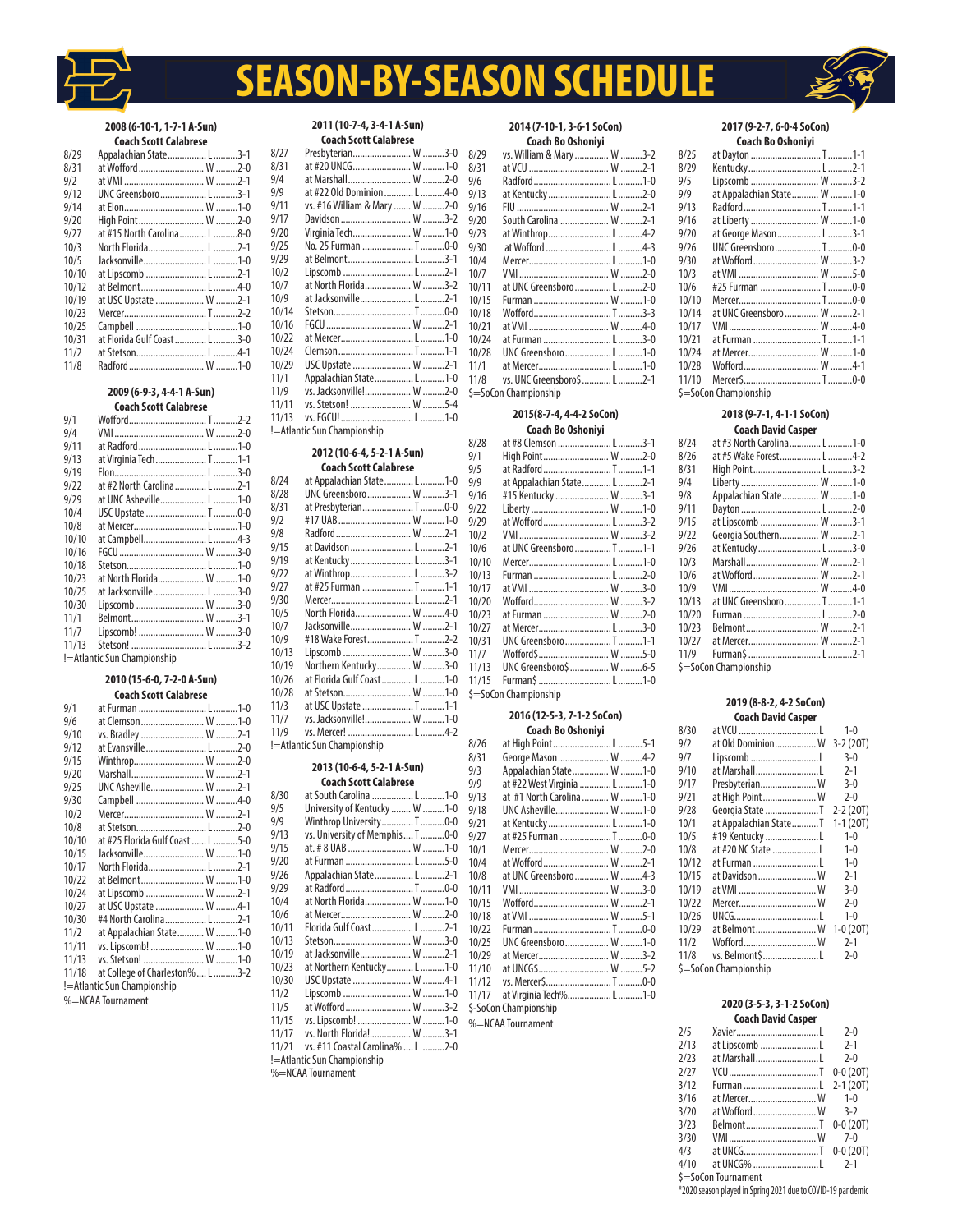

**FIRST TEAM**

## **HONORS**



#### *ALL-AMERICANS*

#### **THIRD TEAM Jonny Sutherland** *ALL-TOURNAMENT*

| ALL-IUUKNAMENI |                            |  |
|----------------|----------------------------|--|
| 2018           | Nick Spielman              |  |
|                | <b>Cameron Woodfin</b>     |  |
| 2017           | Nick Spielman              |  |
|                | Jonny Sutherland           |  |
| 2016           | Jeffrey George             |  |
|                | Jonny Sutherland           |  |
|                | <b>Cameron Woodfin</b>     |  |
| 2015           | Jonny Sutherland           |  |
|                | Corentin Ohlmann           |  |
|                | James Smith                |  |
| 2013           | Nate Hodges (MVP)          |  |
|                | <b>Ryan Coulter</b>        |  |
|                | Itode Fubara               |  |
|                | David Geno                 |  |
|                | <b>William Nordenstrom</b> |  |
|                | <b>Emmanuel Wilson</b>     |  |
| 2012           | Itode Fubara               |  |
|                | <b>Frank Doumbe</b>        |  |
| 2011           | David Geno                 |  |
|                | Aaron Schoenfeld           |  |
|                | <b>Ryan Coulter</b>        |  |
| 2010           | Itode Fubara (MVP)         |  |
|                | David Geno                 |  |
|                | Ronnie Hreha               |  |
|                | <b>Guilherme Reis</b>      |  |
|                | Aaron Schoenfeld           |  |
|                | Theo Yang                  |  |
| 2009           | Aaron Schoenfeld           |  |

## *UNITED SOCCER COACHES ALL-SOUTH REGION*

| <b>FIRST TEAM</b> |                     |
|-------------------|---------------------|
| 2017              | Jonny Sutherland    |
| 2013              | <b>Ryan Coulter</b> |
|                   | Itode Fubara        |
| 2012              | David Geno          |
| 2011              | Aaron Schoenfeld    |
|                   |                     |

#### **SECOND TEAM**

| 2016 | Jonny Sutherland       |
|------|------------------------|
| 2013 | David Geno             |
| 2012 | Itode Fubara           |
| 2010 | <b>Guillherme Reis</b> |
|      | Aaron Schoenfeld       |

| THIRD TEAM |                       |
|------------|-----------------------|
| 2016       | Serge Gomis           |
|            | <b>Fletcher Ekern</b> |
| 2014       | Joao Ramalho          |
| 2012       | Alesi Osorio          |

#### *SOCON/A-SUN PLAYER OF THE WEEK*

| 2020 | Tarik Pannholzer (April 6)              |
|------|-----------------------------------------|
|      | Josh Perryman (March 24)                |
| 2019 | Merveil Bilomba (Oct. 29)               |
|      | Hauk Andreas Fossen (Oct. 22, Sept. 24) |
|      | Joe Pickering (Oct. 1)                  |
|      | Josh Perryman (Sept. 24)                |
|      |                                         |

## *SOCON FRESHMAN OF THE YEAR*

**2016** Joe Pickering

#### *ATLANTIC SUN ALL-CONFERENCE* **FIRST TEAM 2013** Ryan Coulter Nate Hodges **2012** Ryan Coulter David Geno Alesi Osorio Itode Fubara Maximilian Muemken **2011** David Geno Aaaron Schoenfeld **2010** Itode Fubara Aaron Schoenfeld Guilherme Reis **2009** Scott Rosman<br>**2008 Aaron Schoenfeld, Second Team 2008** Aaron Schoenfeld, Second Team Guilherme Reis, Second Team Sean Hoek, Second Team **SECOND TEAM**

| 2013 | Kristoffer Ibsen          |
|------|---------------------------|
|      | Luis Calzadilla           |
|      | <b>Blaike Woodruff</b>    |
| 2012 | <b>Blaike Woodruff</b>    |
| 2011 | Itode Fubara, Second Team |
| 2009 | Aaron Schoenfeld          |
|      | Guilherme Reis            |
|      | Sean Hoek                 |

## *ATLANTIC SUN ALL-FRESHMAN*

| 2013 | <b>Joan</b> Ramalho      |
|------|--------------------------|
|      | Jeffrey George           |
|      | <b>Thibault Civalier</b> |
| 2012 | Kristoffer Ibsen         |
|      | Dalton Guzman            |
| 2011 | Simon Schroettle         |
| 2010 | <b>Blaike Woodruff</b>   |
|      | David Geno               |
|      | Itode Fubara             |
| 2009 | Theo Yang                |
|      | Alesi Osorio             |
| 2008 | Sean Hoek                |
|      | <b>James Holt</b>        |

#### *ATLANTIC SUN PLAYER OF THE YEAR*<br><sup>David Ge</sup> **2012** David Geno

*ATLANTIC SUN FRESHMAN OF THE YEAR* **2010** Itode Fubara

## *A-SUN COACH OF THE YEAR*

| 2017 | Bo Oshoniyi            |
|------|------------------------|
| 2016 | Bo Oshoniyi            |
| 2010 | <b>Scott Calabrese</b> |

|                    | Merveil Bilomba,           |
|--------------------|----------------------------|
| 2018               | <b>Bruno Andrade</b>       |
|                    | <b>Cameron Woodfin</b>     |
| 2017               | Jonny Sutherland           |
|                    | <b>Fletcher Ekern</b>      |
|                    | <b>Bruno Andrade</b>       |
|                    | Serge Gomis                |
|                    | <b>Chase Clack</b>         |
| 2016               | Jonny Sutherland           |
|                    | <b>Fletcher Ekern</b>      |
|                    | Serge Gomis                |
|                    | <b>Chase Clack</b>         |
| 2015               | <b>Fletcher Ekern</b>      |
| 2014               | Joao Ramalho               |
| <b>SECOND TEAM</b> |                            |
| 2020               | Kieran Richards            |
|                    | Jared Leheta               |
| 2019               | <b>Hauk Andreas Fossen</b> |
|                    | Kieran Richards            |
| 2018               | <b>Danny Barlow</b>        |
|                    | Serge Gomis                |
|                    | John Lucchesi              |
|                    | Merveil Bilomba            |
|                    | Josh Perryman              |
| 2017               | <b>Danny Barlow</b>        |
|                    | Jeffrey George             |
|                    | Nick Spielman              |
|                    | <b>Ben Holt</b>            |
| 2016               | Joao Ramalho               |
|                    | <b>Charlie Machell</b>     |
|                    | Joe Pickering              |
| 2015               | James Smith                |
|                    | Jonny Sutherland           |
| 2014               | Nick Muth                  |

*SOCON ALL-CONFERENCE*

**2019** Josh Perryman,

### *SOCON ALL-FRESHMAN*

Anthony Wojas

| 2020 | <b>Tarik Pannholzer</b>    |
|------|----------------------------|
|      | Jared Leheta               |
| 2019 | Kieran Richards            |
|      | <b>Hauk Andreas Fossen</b> |
| 2018 | Josh Perryman              |
| 2017 | <b>Danny Barlow</b>        |
|      | <b>Austin Bihlmeyer</b>    |
| 2016 | <b>Javier Alberto</b>      |
|      | Joe Pickering              |
| 2015 | Jonny Sutherland           |
|      | Christian Ilia             |
| 2014 | <b>Robin L'Excellent</b>   |

#### *SOCON PLAYER OF THE YEAR* **2014** Joao Ramalho

## *SOCON GOALKEEPER OF THE YEAR*

| 2019 | Josh Perryman    |
|------|------------------|
| 2017 | Jonny Sutherland |
| 2016 | Jonny Sutherland |

*\*\*Note: ETSU played in the ASUN from 2008-2013 before joining the SoCon in 2014, where it currently competes.*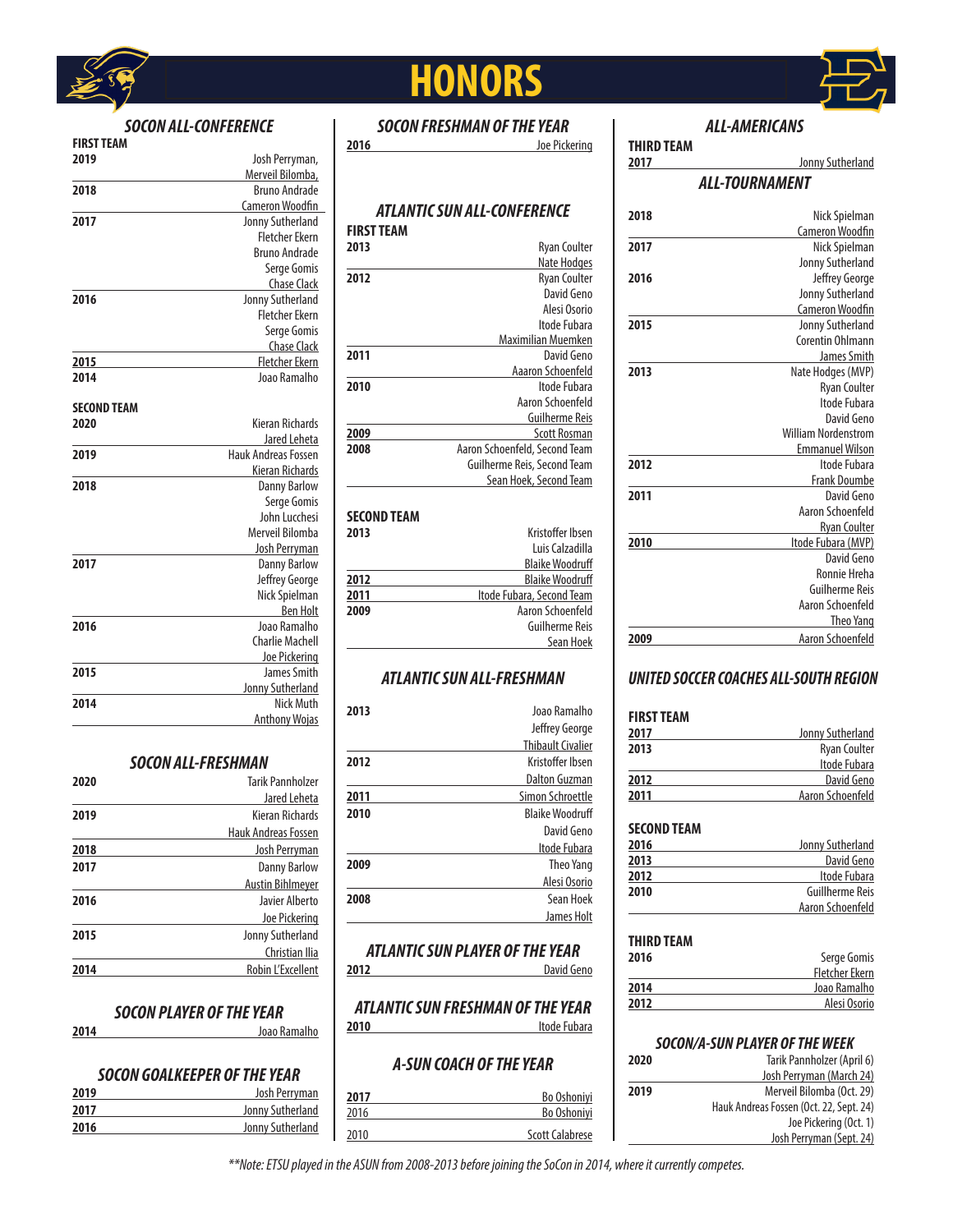



| Cameron Woodfin (Oct. 30)<br>Cameron Woodfin (Sept. 6)<br>2016<br>Jonny Sutherland (Sept. 20, Oct. 4)<br>Joao Ramalho (Oct. 1)<br>James Smith (Sept. 22)<br>2015<br>Joao Ramalho (Sept. 2, Oct. 21)<br>2014<br>Jorge De Gyves (Sept. 23) |
|------------------------------------------------------------------------------------------------------------------------------------------------------------------------------------------------------------------------------------------|
|                                                                                                                                                                                                                                          |
|                                                                                                                                                                                                                                          |
|                                                                                                                                                                                                                                          |
|                                                                                                                                                                                                                                          |
|                                                                                                                                                                                                                                          |
|                                                                                                                                                                                                                                          |
|                                                                                                                                                                                                                                          |
| David Geno (Sept. 4, Oct. 8)<br>2012                                                                                                                                                                                                     |
| Aaron Schoenfeld (Aug. 29)<br>2011                                                                                                                                                                                                       |
| Alesi Osorio (Sept. 6)                                                                                                                                                                                                                   |
| Aaron Schoenfeld (Sept. 17)                                                                                                                                                                                                              |

#### *CoSIDA ACADEMIC ALL-DISTRICT 3*

**2020** Jordan Broadwater

## *CoSIDA ACADEMIC ALL-AMERICAN*

**2020** Jordan Broadwater